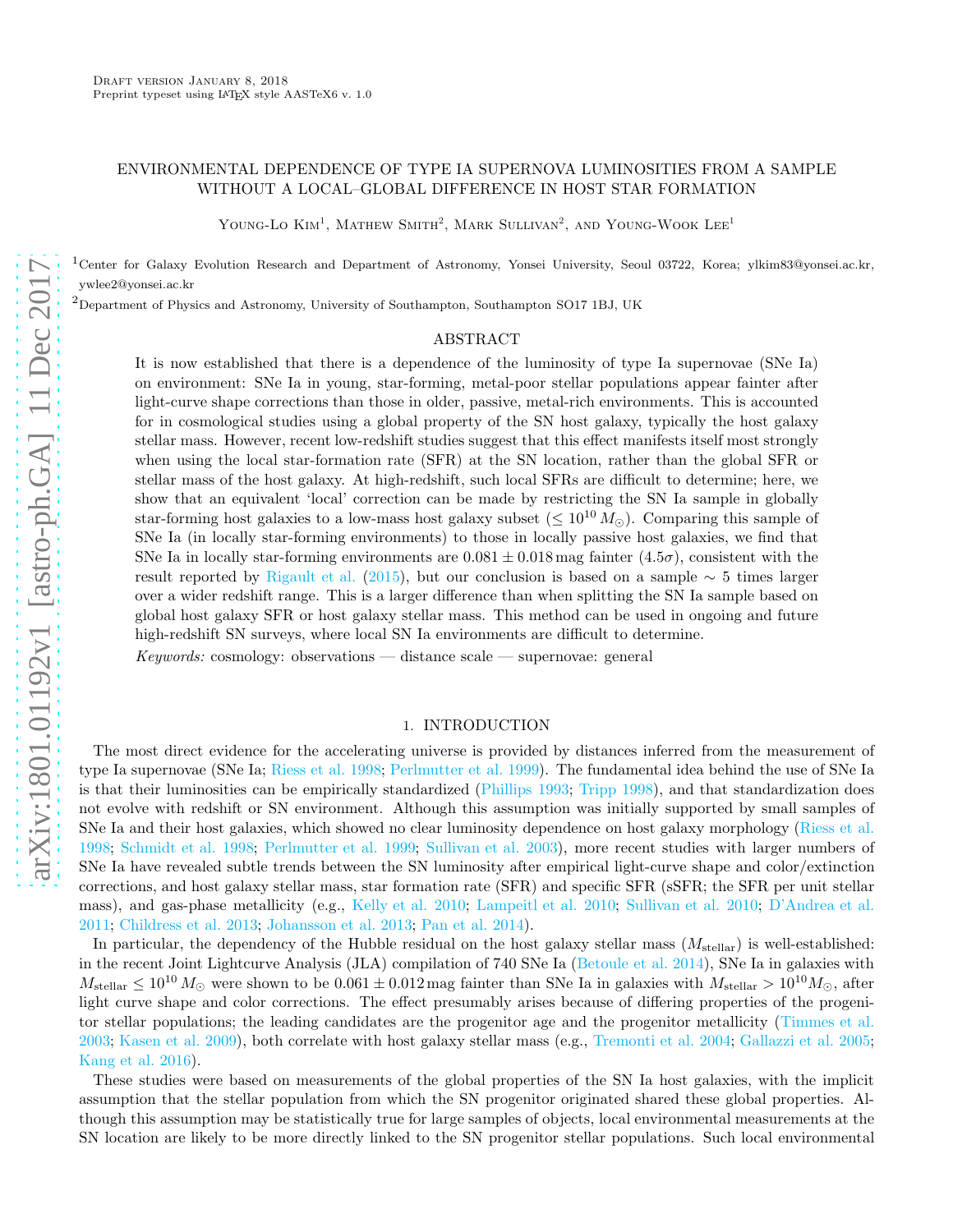measurements of stellar age or metallicity are, however, difficult to make, and usually require dedicated spectroscopic programmes. One such example, [Rigault et al.](#page-5-18) [\(2013](#page-5-18), hereafter R13), used 82 spectroscopic measurements of the SFR at the SN position in the redshift range  $0.03 < z < 0.08$ , and found that SNe Ia in locally star-forming environments are  $0.094 \pm 0.031$  mag fainter than those in locally passive environments. This result was reconfirmed by [Rigault et al.](#page-5-0) [\(2015,](#page-5-0) hereafter R15) using an independent nearby sample of SNe Ia, where the local SFR was estimated instead from GALEX far-UV data; in total they estimate a magnitude offset of  $0.094 \pm 0.025$  mag (see also [Roman et al. 2017](#page-5-19) for a similar result from local  $U - V$  color). However, [Jones et al.](#page-5-20) [\(2015](#page-5-20), hereafter J15) reached a different conclusion from the sample based on the same  $GALEX$  photometry, but including a very nearby sample  $(0.01 < z < 0.023)$  and using an updated version of the Spectral Adaptive Lightcurve Template 2 (SALT2; [Guy et al. 2007,](#page-5-21) [2010\)](#page-5-22).

It is therefore important to be able to select sample of SNe Ia with known local galaxy properties, perhaps only based on global galaxy measurements, to clarify the effects of local environments on the SN Ia luminosities. The purpose of this paper is to show that such samples can be efficiently selected when the globally star-forming sample is restricted to relatively low mass hosts ( $\leq 10^{10}M_{\odot}$ ), and that the environmental dependency of SN Ia luminosities is evident in this much larger sample. Only multi-band photometric data are used in this method, for which data for ∼1,000 hosts are available in the literature from low to high redshift  $(z < 1.1)$ .

# 2. DATA

<span id="page-1-2"></span>The SNe Ia data used in this paper are drawn from the YOnsei Nearby Supernova Evolution Investigation (YONSEI) SN Catalog [\(Kim et al. 2015](#page-5-23); [Kang et al. 2016\)](#page-5-17). This catalog is a superset of all SN Ia surveys adopted in the SNANA package [\(Kessler et al. 2009\)](#page-5-24), containing 1059 SNe Ia over the redshift range  $0.01 < z < 1.4$ , including: low-redshift SN surveys [\(Hamuy et al. 1996;](#page-5-25) [Riess et al. 1999;](#page-5-26) [Jha et al. 2006;](#page-5-27) [Hicken et al. 2009,](#page-5-28) [2012;](#page-5-29) [Contreras et al. 2010](#page-5-30); [Stritzinger et al. 2011,](#page-5-31) hereafter 'Low-z'), the SDSS-II SN survey [\(Sako et al. 2014](#page-5-32), hereafter SDSS), the ESSENCE survey [\(Miknaitis et al. 2007\)](#page-5-33), the first three years of the Canada-France-Hawaii Telescope Supernova Legacy Survey [\(Guy et al. 2010](#page-5-22), hereafter SNLS), and the Hubble Space Telescope sample of [Riess et al.](#page-5-34) [\(2007\)](#page-5-34). For the light-curve analysis, we re-fit all the original published light curves with the most up-to-date version of SALT2 (version 2.4 presented in [Betoule et al. 2014\)](#page-4-1), as implemented in the SNANA package. The Malmquist bias corrections are then applied to the sample. Because most of the Low-z, SDSS, SNLS, and  $HST$  samples in the JLA catalog are very similar to those in our catalog, we take the correction terms calculated by [Betoule et al.](#page-4-1) [\(2014\)](#page-4-1). For the ESSENCE sample, we adopt the correction values provided by [Wood-Vasey et al.](#page-5-35) [\(2007\)](#page-5-35). We then interpolate the bias correction value for each SN at given redshift, and this value is subtracted from all rest-frame peak apparent magnitude in B-band  $(m_B)$ . The YONSEI SN Catalog provides a rest-frame peak apparent magnitude in B-band  $(m_B)$ , a lightcurve shape parameter  $(x_1)$  $(x_1)$  $(x_1)$ , and a color parameter (c) for each SN. In order to select only normal SNe Ia<sup>1</sup> (the 'YONSEI Cosmology sample'), we apply various cuts to the sample based on the light-curve shape and color values  $(-3 < x<sub>1</sub> < 3$  and  $-0.3 < c < 0.3$ ), similar to those adopted in [Betoule et al.](#page-4-1) [\(2014\)](#page-4-1). Of the 1059 SNe, 941 pass this requirement. Finally, for our analyses of Hubble residuals and host properties, we restrict the SNLS sample to  $z \leq 0.85$ , as in [Sullivan et al.](#page-5-9) [\(2010](#page-5-9)), where the SNLS SNe have the highest signal-to-noise, and the Malmquist corrections are smallest. Full details of our procedures will be published in a companion paper (Y.-L. Kim et al., in preparation).

For the purposes of this paper, which examines SNe Ia in the context of their host galaxies, we also require host galaxy information, specifically stellar masses and global sSFRs. For consistency across the samples, we use the PEGASE.2 ´ spectral synthesis code [\(Fioc & Rocca-Volmerange 1997;](#page-5-36) [Le Borgne et al. 2004\)](#page-5-37) as described in detail in [Sullivan et al.](#page-5-38) [\(2006,](#page-5-38) [2010\)](#page-5-9). Briefly, we use a set of 14 exponentially declining star formation histories (SFHs) with SFR  $\propto \exp^{-t/\tau}$ , where t represents time and  $\tau$  is the e-folding time. Each SFH has 100 time steps, and we use foreground dust screens ranging from  $E(B-V) = 0$  to 0.30 mag in steps of 0.05. We fit the host galaxy data from [Sullivan et al.](#page-5-9) [\(2010\)](#page-5-9) (SNLS) and [Smith et al.](#page-5-39) [\(2012](#page-5-39)) and [Sako et al.](#page-5-32) [\(2014\)](#page-5-32) (SDSS) using the above framework to ensure a consistent approach. 213 hosts for SNLS and 355 for SDSS are matched with the YONSEI Cosmology sample. For the Low-z sample, 89 host information are taken from [Neill et al.](#page-5-40) [\(2009\)](#page-5-40) which uses the same PEGASE. 2 approach. In total, 657 SNe Ia and their host galaxies are collected for our analysis. The sample sizes and the data used in our analysis are listed in Tables [1](#page-9-0) and [2,](#page-10-0) respectively.

Local host properties for 110 Low-z samples are separately listed in Table [3.](#page-11-0) The local SFR surface density, global host class (e.g., star-forming or passive), and the probability that a SN has a locally passive environment ( $\mathcal{P}(Ia\epsilon)$ ) are taken from  $J15$  and  $R15^2$  $R15^2$  $R15^2$ . Host stellar masses are collected from [Neill et al.](#page-5-40) [\(2009\)](#page-5-40) and [Kelly et al.](#page-5-7) [\(2010\)](#page-5-7).

<sup>&</sup>lt;sup>1</sup> We discard peculiar, sub-, and over-luminous SNe, such as 1991bg-like and 2002cx-like, following the [Betoule et al.](#page-4-1) [\(2014](#page-4-1)) scheme.

<span id="page-1-1"></span><span id="page-1-0"></span><sup>&</sup>lt;sup>2</sup> [J15](#page-5-20) showed a median offset in  $\mathcal{P}(\text{Ia}\epsilon)$  between J15 and [R15](#page-5-0) of ~ 3%. They showed that this has little impact on the final results.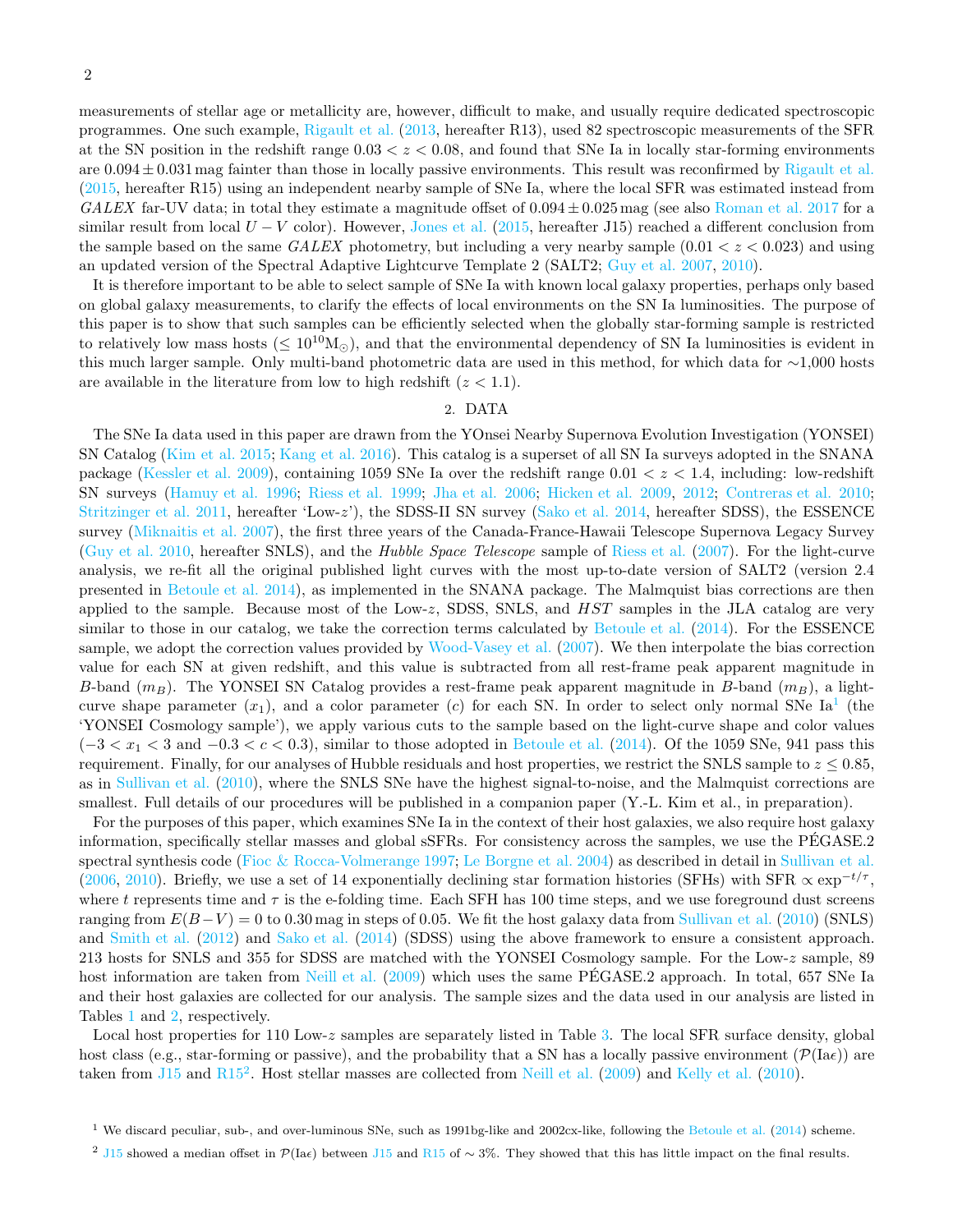For the SALT2 model, the distance modulus for each SN is formed as

$$
\mu_{\rm SN} = m_B - M_B + \alpha \times x_1 - \beta \times c \tag{1}
$$

where  $\alpha$ ,  $\beta$  and  $M_B$  are nuisance parameters in the distance modulus estimate. Cosmological fits then minimise

$$
\chi^2 = \sum_{\text{SNe}} \frac{\mu_{\text{SN}} - \mu_{\text{model}}(z; \Omega_M)}{\sigma_{\text{stat}}^2 + \sigma_{\text{int}}^2} \tag{2}
$$

where  $\mu_{\text{model}}(z; \Omega_M)$  is the predicted distance modulus in the  $\Lambda$ CDM cosmology we assume throughout this paper,  $\sigma_{\text{stat}}$ is the statistical uncertainty for each SN, and  $\sigma_{int}$  is the so-called intrinsic dispersion added to the SN uncertainties to ensure a reduced  $\chi^2$  ( $\chi^2_{\text{red}}$ ; the  $\chi^2$  per degree of freedom) of 1. When we examine the systematic variation in SN Ia luminosity with the host galaxy properties, we set  $\sigma_{int} = 0$  (e.g., see [D'Andrea et al. 2011;](#page-5-10) [Gupta et al. 2011](#page-5-41); [Pan et al. 2014\)](#page-5-12). We refer to the quantity  $\mu_{SN} - \mu_{model}(z; \Omega_M)$  as the 'Hubble residual'. We use the JLA likelihood code [\(Betoule et al. 2014\)](#page-4-1) to estimate baseline Hubble residuals for the SNe Ia. The best-fit cosmological parameters obtained from the YONSEI Cosmology sample were  $\Omega_M = 0.30$ ,  $\alpha = 0.15$ ,  $\beta = 3.69$ , and  $M_B = -19.06$  with  $\sigma_{\text{int}} = 0$ . In the calculation of the weighted-mean of Hubble residuals described below, the error of the weighted-mean is corrected to ensure a  $\chi^2_{\text{red}} = 1$ . We have also applied Chauvenet's criterion [\(Taylor 1997\)](#page-5-42) to reject outliers during this procedure, removing 9 objects from our sample. For our analysis, this criterion corresponds to  $3.1\sigma$  on average.

For the Low-z sample, the effect of peculiar velocities of the SN host galaxies relative to the Hubble flow may introduce a bias in the determination of the cosmological parameters. Our Low-z sample uses the redshifts corrected for bulk flows (following [Conley et al. 2011](#page-5-43)). Further, [Dhawan et al.](#page-5-44) [\(2017](#page-5-44)) and [Zhang et al.](#page-5-45) [\(2017\)](#page-5-45) showed that this difference has only a negligible effect in measuring the Hubble constant (∼ 0.4%). Consequently, we estimate the impact of peculiar velocities on our study – which is not focused at low-redshift – is likely to be very small.

### 3. SELECTING SNE IA WITHOUT A LOCAL–GLOBAL DIFFERENCE IN STAR FORMATION

<span id="page-2-0"></span>[R13](#page-5-18) showed that SNe Ia occurring in globally passive host galaxies only occur in locally passive environments, but SNe Ia in globally star-forming host galaxies can occur in both locally star-forming and locally passive environments. Cleanly separating the latter class (we shall refer this as the local–global difference in star formation) into locally passive and locally star-forming subsets will clearly be of great benefit. For the globally star-forming host galaxies, we show in Figure [1](#page-6-0) the local SFR surface density  $(\log(\Sigma_{\rm SFR}))$  as a function of the stellar mass  $(M_{\rm stellar})$  for the Low-z sample listed in Table [3.](#page-11-0) This figure shows that locally star-forming environments are found across a wide range of  $M_{\text{stellar}}$ , while the locally passive environments are mostly found in the relatively massive galaxies. Dividing this figure into two regimes at  $log(M_{\text{stellar}}) = 10$  gives a clear distinction between these two populations: in high-mass hosts  $(\log M_{\rm stellar} > 10)$ , SNe Ia can arise either from locally passive and locally star-forming environments; in low-mass hosts (log  $M_{\text{stellar}} \leq 10$ ), SNe Ia arise only in locally star-forming environments. Thus, for globally star-forming host galaxies, a clean sample of SNe Ia in locally star-forming environments can be formed by selecting only host galaxies with  $\log M_{\text{stellar}} \leq 10$ .

With the assumption that this simple empirical criterion can be used for all globally star-forming hosts (with  $log(sSFR) > -10.4$  for our sample), we can apply this to all our globally star-forming hosts to select a sample without the local-global difference in star formation (i.e., in the locally star-forming environments). For the SNe Ia in globally passive hosts (with  $\log(\text{sSFR}) \leq -10.4$ ), we assume all are also in locally passive environments (as demonstrated by [R13](#page-5-18)). This gives a final sample of 368 SNe Ia (out of 649 in Table [1\)](#page-9-0) without the local–global difference in star formation, among which 194 SNe Ia are in locally passive environments (Nlocally−passive = 194), and 174 SNe Ia are in locally star-forming environments  $(N_{\text{locally-SF}} = 174)$ .

## 4. RESULTS

The upper panel of Figure [2](#page-7-0) shows the dependence of SN Ia luminosity on host galaxy properties from the sample without the local–global difference in star formation, as described in Section [3.](#page-2-0) We find that SNe Ia in locally starforming environments are fainter than those in locally passive environments: the difference in the weighted-mean of the Hubble residuals is  $0.081 \pm 0.018$  mag (see Table [4\)](#page-14-0). These values are comparable to the combined result of [R15](#page-5-0):  $0.094\pm0.025$  mag  $(3.5\sigma)$  for SALT2. Our result, however, is statistically more significant  $(4.5\sigma)$ , as the present analysis is based on a ∼ 5 times larger sample that covers a wider redshift range  $(0.01 < z \le 0.85)$ . This is an independent confirmation of the environmental dependency of SN Ia luminosity from the sample without the local-global difference in star formation – but based only on multi-band photometry.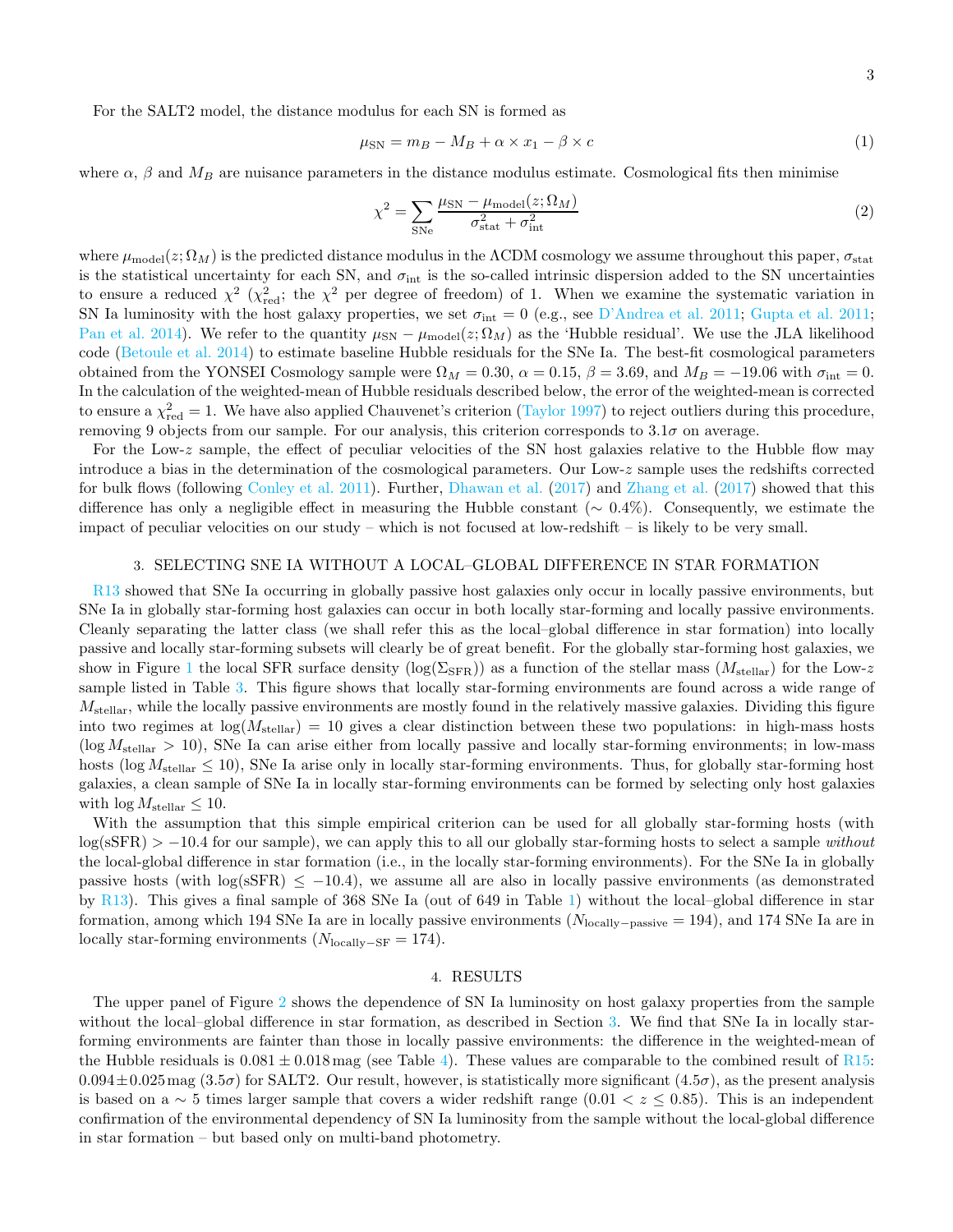4

We contrast this result to that based on our full YONSEI Cosmology sample. The lower panel of Figure [2](#page-7-0) also shows this cosmology sample as a function of sSFR, but including all SNe Ia in star-forming galaxies, regardless of their stellar mass. The sample of SNe Ia in globally star-forming galaxies with  $\log M_{\text{stellar}} > 10$  have more negative Hubble residuals (i.e., are brighter,  $-0.009 \pm 0.010$ ) than those SNe Ia in globally star-forming galaxies with  $\log M_{\text{stellar}} \leq 10$  $(0.038\pm0.013)$ . The difference in Hubble residual between globally star-forming and globally passive galaxies is reduced to  $0.049 \pm 0.015$  mag (see Table [4\)](#page-14-0). We also compare the results when splitting the sample according to  $M_{\text{stellar}}$  (see Table [4\)](#page-14-0). For such a sample, the difference in Hubble residual is not as large as the result from a sample without the local–global difference.

We check the probability of observing our main result by chance using a Monte Carlo permutation test. We randomly draw Nlocally−SF SNe Ia from our full star-forming sample (without replacement) and calculate the difference in Hubble residuals between this randomly selected star-forming sample and the globally passive/locally passive hosts. In 100,000 realizations, ≃ 0.4% of the samples have a larger value for the difference in Hubble residuals than our main result.

As discussed by [J15](#page-5-20) and [Rigault](#page-5-46) [\(2015](#page-5-46)), the redshift cut may affect their results, which show an apparent discrepancy (see Section [1\)](#page-0-0). In order to investigate this effect, we have selected a sample overlapping in redshift with  $115$  (0.010  $<$  $z < 0.1$ ) and [R15](#page-5-0) (0.023  $\lt z < 0.1$ ). In the case of a sample overlapping with [J15](#page-5-20) (67 SNe), we also observe no significant environmental dependency in the SN luminosity: the luminosity differences are  $0.011 \pm 0.042$  mag. For the sample overlapping in redshift with [R15](#page-5-0) (43 SNe), the luminosity differences are  $0.080 \pm 0.046$  mag (1.7 $\sigma$ ). These results are consistent, if at slightly lower significance than those of [R15](#page-5-0), who found differences at 2.5 $\sigma$ . For our full redshift sample only  $\sim 6\%$  of SNe have  $z < 0.023$ , so the redshift cut has only negligible effect on our main result.

## 5. IMPLICATION FOR COSMOLOGY

<span id="page-3-1"></span>The environmental dependency of SN Ia luminosity obtained in this paper is consistent with a link between SN Ia progenitor age and SN Ia standardised luminosity: those in passive environments, brighter after light-curve shape correction, and those in star-forming environments, fainter after light-curve shape correction. As the cosmic starformation history evolves sharply with redshift, the mix of these SNe Ia is also likely to change, with the fraction of SNe in locally passive environments most likely decreasing with increasing redshift (e.g. [Sullivan et al. 2006](#page-5-38)). In order to predict the impact on cosmology, we have employed a simple model for the fraction of SNe Ia located in locally passive environments as a function of redshift,  $\psi(z)$ , from [R13](#page-5-18) (their Eq.(5)), defined as

$$
\psi(z) = (K \times 10^{0.95z} + 1)^{-1},\tag{3}
$$

with  $K = 0.90 \pm 0.15$  from the normalization of  $\psi(z = 0.05) = 50 \pm 5\%$ , based on their observational data. The difference in Hubble residual between SNe in locally passive and those in locally star-forming environments as a function of redshift can then be written as

<span id="page-3-0"></span>
$$
\Delta HR_{\rm SFR}(z) = A \times \psi(z). \tag{4}
$$

For the calibration of  $\Delta HR_{\rm SFR}(z)$ , we split our data into three redshift bins with equal numbers of SNe ( $z \leq 0.180$ ,  $0.180 < z < 0.337$  $0.180 < z < 0.337$  $0.180 < z < 0.337$ , and  $0.337 < z$ ,  $\sim 123$  SNe in each bin), from which we measure A to be  $-0.204 \pm 0.035$ . Figure 3 shows the evolution of environmental dependence of SN luminosity from these three redshift bins, which is compared with the simple evolution model from Eq.  $(4)$ . The model is consistent with our observed data, similar to the study of [R13](#page-5-18), but that study is based on the mass-step evolution model  $(\Delta M_{B,\text{mass}}^{\text{corr}}(z)$ , see their Figure 11). Clearly, further SN Ia data are required to test the model in detail. [R13](#page-5-18) pointed out that ignoring any observed redshift evolution of the HR difference could shift the dark energy equation-of-state by  $\Delta w \sim -0.06$ ; our result would suggest a similar shift in w.

The sample without the local–global difference in star formation can also give the more robust results when estimating cosmological parameters, in terms of the r.m.s. scatter of the Hubble residuals (Figure [2](#page-7-0) and Table [4\)](#page-14-0) and the intrinsic scatter (Table [5\)](#page-15-0). Interestingly, SNe Ia in locally star-forming environments have a 2\% smaller r.m.s. scatter, and also require a 5% smaller intrinsic scatter than those in the full local sample. This may indicate that this sample is made up of the most homogeneous sample in terms of progenitor ages, and therefore less affected by a possible luminosity evolution of SNe Ia.

#### 6. DISCUSSION

We have shown that a sample without the local-global difference in star formation can be efficiently selected, when the globally star-forming sample is restricted to the relatively low-mass hosts ( $\leq 10^{10} M_{\odot}$ ). By employing this technique, we find that SNe Ia in locally star-forming environments are  $0.081 \pm 0.018$  mag fainter than those in locally passive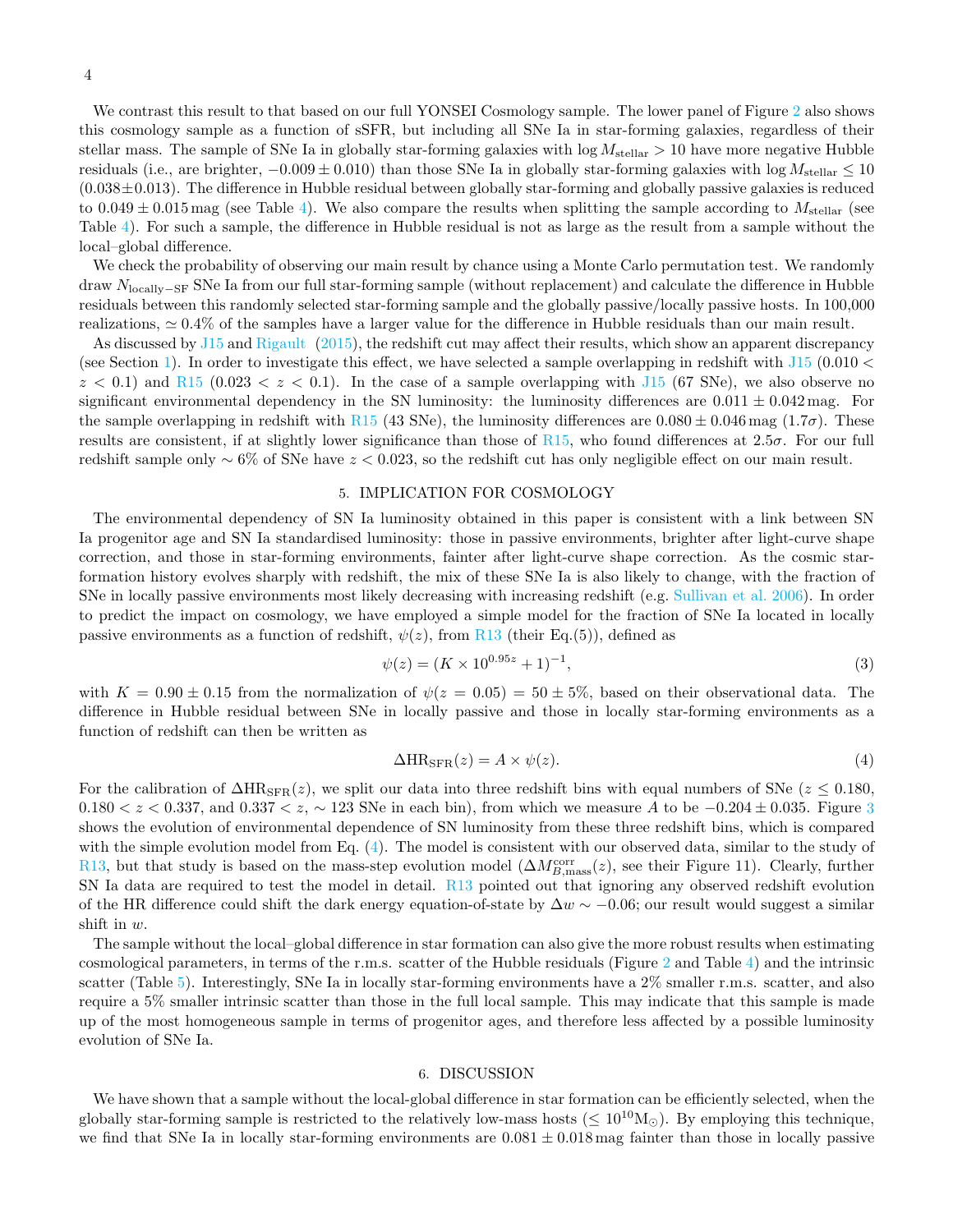environments, after light-curve shape and color corrections. When only the lowest redshift bin  $(z \le 0.180)$  is considered, this luminosity difference increases slightly to  $0.091 \pm 0.031$  mag. This is consistent with the results suggested by [R13](#page-5-18) and [R15.](#page-5-0) Our results are, however, statistically more significant  $(4.5\sigma)$  than previous results, because our sample is ∼5 times larger.

As noted above, a clear distinction in the local–global difference in star formation is observed when the sample is divided at  $\log(M_{\text{stellar}}) = 10$ . The well-established mass-step in SN Ia luminosity also occurs near this host mass [\(Kelly et al. 2010;](#page-5-7) [Lampeitl et al. 2010;](#page-5-8) [Sullivan et al. 2010;](#page-5-9) [Gupta et al. 2011;](#page-5-41) [Childress et al. 2013;](#page-4-0) [Betoule et al.](#page-4-1) [2014;](#page-4-1) [Pan et al. 2014\)](#page-5-12). Numerous studies pointed out the uniqueness of the mass scale of  $10^{10}M_{\odot}$ . For example, [Cappellari et al.](#page-4-2) [\(2013](#page-4-2)) and [Bernardi et al.](#page-4-3) [\(2016\)](#page-4-3) showed that  $M_{\text{stellar}} \sim 3 \times 10^{10} M_{\odot}$  is related to a transition in the assembly histories of galaxies for both early- and late-type galaxies. Furthermore, [Kauffmann et al.](#page-5-47) [\(2003](#page-5-47)), [Balcells et al.](#page-4-4) [\(2007\)](#page-4-4), and [Hopkins et al.](#page-5-48) [\(2009](#page-5-48)) showed a transition of galaxy morphology, such that galaxy morphology is changed from late- to early-type or from a disk to a bulge-dominated system, occurs near this mass scale. These results suggest that the origin of luminosity difference between SNe Ia in star-forming (low-mass) and those in passive (high-mass) hosts may be related to these transitions, because the average mass, metallicity, and population age of hosts change as well. In particular, in the case of globally star-forming low-mass (log  $M_{\text{stellar}} \leq 10$ ) galaxies, the star formation history is characterized by recent starbursts with little contribution from older stars. By contrast, in globally star-forming high-mass galaxies, the star formation history appears more extended, with more contributions from older stars (e.g., [Kauffmann et al. 2003;](#page-5-47) [Salim et al. 2007\)](#page-5-49). Therefore, SNe Ia in globally star-forming low-mass hosts are more likely originating from young progenitors (see also figure 3 of [Childress et al. 2014\)](#page-4-5).

Our result on the luminosity difference between SNe Ia in locally passive and those in locally star-forming environments is qualitatively consistent with the well-established mass-step in SN Ia luminosity. Since the host mass and SFR cannot directly affect SN luminosity, many studies pointed out that this is most likely due to the population properties of a host galaxy, such as age and metallicity [\(Johansson et al. 2013;](#page-5-11) [Childress et al. 2014;](#page-4-5) [Pan et al. 2014;](#page-5-12) [Graur et al.](#page-5-50) [2015;](#page-5-50) [Kang et al. 2016\)](#page-5-17). Specifically, [Kang et al.](#page-5-17) [\(2016](#page-5-17)) found that stellar population age is mainly responsible for the relation between host mass and Hubble residual. This would imply that the properties of SN can vary with a mean population age of a host galaxy. As this quantity is known to evolve with redshift, the properties of a progenitor would also change with redshift. This in turn may affect the details of SN explosion mechanism, and therefore would lead to a possible luminosity evolution of SNe Ia, as highlighted in Figure [3.](#page-8-0) Since the luminosity evolution can cause a potential bias in the estimation of cosmological parameters, it deserves a careful consideration when using SN Ia for cosmological analyses.

Finally, we note that, even though ∼ 43% of the full local sample is not used after performing the analysis suggested in this paper, SNe Ia in locally star-forming environments could give more robust results: a ∼ 2% smaller r.m.s. scatter of the Hubble residual and a  $\sim 5\%$  smaller intrinsic scatter than when using the full local sample (see Section [5\)](#page-3-1). As has also been suggested by [Rigault et al.](#page-5-18) [\(2013\)](#page-5-18), [Childress et al.](#page-4-5) [\(2014\)](#page-4-5), and [Kelly et al.](#page-5-51) [\(2015](#page-5-51)), this homogeneous sample can also lead to the improved application of SNe Ia as cosmological distance indicators. Therefore, future SN Ia cosmology surveys should consider the measurements of the local environments of host galaxies. The local properties of hosts, however, cannot be directly determined from spectroscopy, even in the era of 30-m class telescopes. In this respect, the method presented in this paper, which requires only global multi-band host galaxy photometry, could be adopted in forthcoming high-redshift SN surveys.

We thank the referee for his/her careful reading of the manuscript and many helpful comments. Y.-L. K. thanks the Department of Physics and Astronomy at the University of Southampton for their hospitality during the visits, and Mario Pasquato for helpful suggestions on the MCMC test. M.S. acknowledges support from EU/FP7-ERC grant No. [615929]. Support for this work was provided by the National Research Foundation of Korea to the Center for Galaxy Evolution Research through the grant programs No. 2017R1A5A1070354 and 2017R1A2B3002919.

### <span id="page-4-5"></span><span id="page-4-2"></span><span id="page-4-0"></span>REFERENCES

<span id="page-4-4"></span><span id="page-4-3"></span><span id="page-4-1"></span>

| Balcells, M., Graham, A. W., & Peletier, R. F. 2007, ApJ, 665,  | Cappellari, M., McDermid, R. M., Alatalo, K., et al. 2013,                |
|-----------------------------------------------------------------|---------------------------------------------------------------------------|
| 1104                                                            | MNRAS, 432, 1862                                                          |
| Bernardi, M., Meert, A., Sheth, R. K., et al. 2016, MNRAS, 455, | Childress, M., Aldering, G., Antilogus, P., et al. 2013, ApJ, 770,<br>108 |
| 4122                                                            | Childress, M. J., Wolf, C., & Zahid, H. J. 2014, MNRAS, 445,              |
| Betoule, M., Kessler, R., Guy, J., et al. 2014, A&A, 568, A22   | 1898                                                                      |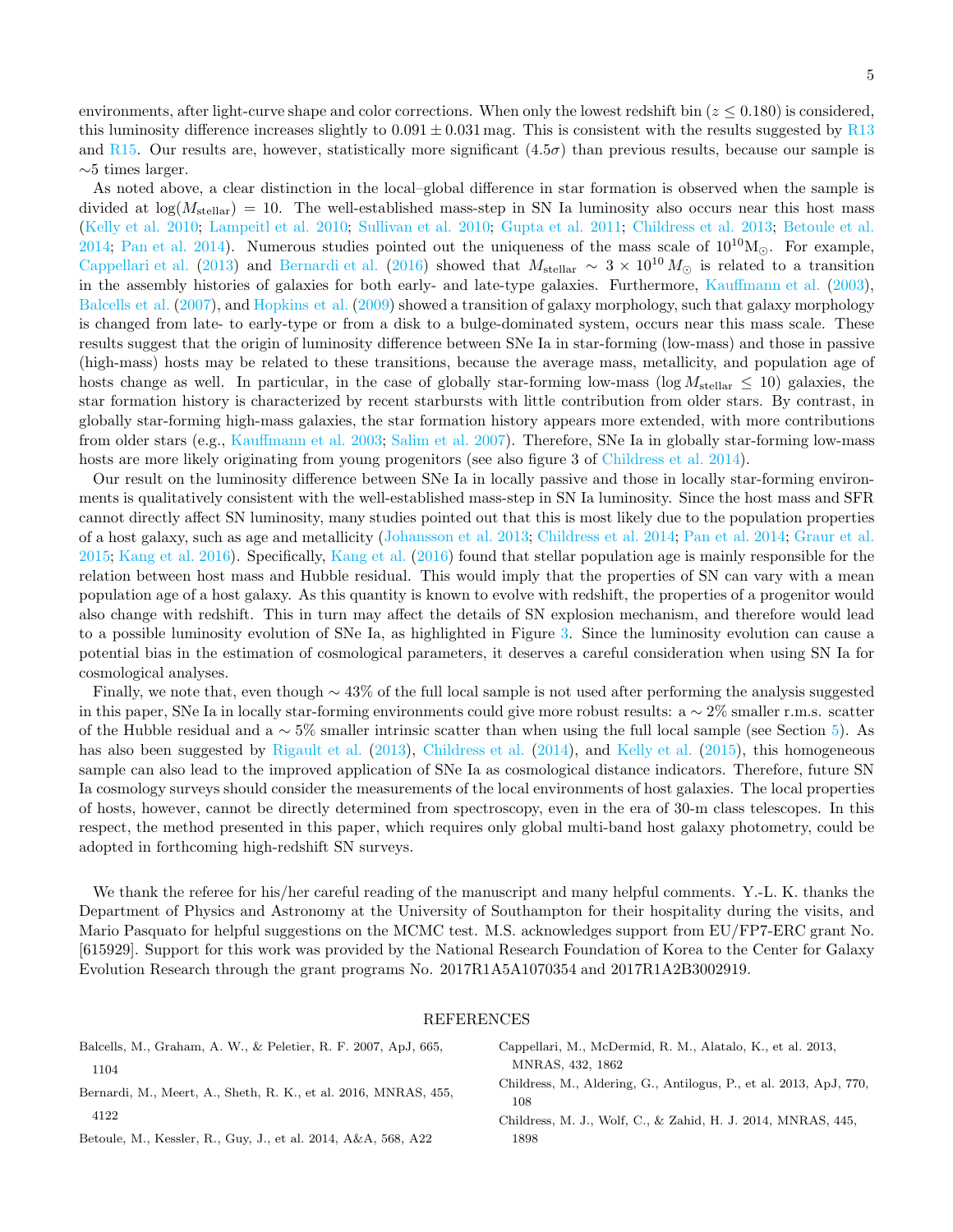- <span id="page-5-43"></span>Conley, A., Guy, J., Sullivan, M., et al. 2011, ApJS, 192, 1
- <span id="page-5-30"></span>Contreras, C., Hamuy, M., Phillips, M. M., et al. 2010, AJ, 139, 519
- <span id="page-5-10"></span>D'Andrea, C. B., Gupta, R. R., Sako, M., et al. 2011, ApJ, 743, 172
- <span id="page-5-44"></span>Dhawan, S., Jha, S. W., & Leibundgut, B. 2017,
- arXiv:1707.00715
- <span id="page-5-36"></span>Fioc, M., & Rocca-Volmerange, B. 1997, A&A, 326, 950
- <span id="page-5-16"></span>Gallazzi, A., Charlot, S., Brinchmann, J., White, S. D. M., & Tremonti, C. A. 2005, MNRAS, 362, 41
- <span id="page-5-50"></span>Graur, O., Bianco, F. B., & Modjaz, M. 2015, MNRAS, 450, 905
- <span id="page-5-41"></span>Gupta, R. R., D'Andrea, C. B., Sako, M., et al. 2011, ApJ, 740, 92
- <span id="page-5-21"></span>Guy, J., Astier, P., Baumont, S., et al. 2007, A&A, 466, 11
- <span id="page-5-22"></span>Guy, J., Sullivan, M., Conley, A., et al. 2010, A&A, 523, A7
- <span id="page-5-25"></span>Hamuy, M., Phillips, M. M., Suntzeff, N. B., et al. 1996, AJ, 112, 2408
- <span id="page-5-28"></span>Hicken, M., Challis, P., Jha, S., et al. 2009, ApJ, 700, 331
- <span id="page-5-29"></span>Hicken, M., Challis, P., Kirshner, R. P., et al. 2012, ApJS, 200, 12
- <span id="page-5-48"></span>Hopkins, P. F., Somerville, R. S., Cox, T. J., et al. 2009, MNRAS, 397, 802
- <span id="page-5-27"></span>Jha, S., Kirshner, R. P., Challis, P., et al. 2006, AJ, 131, 527
- <span id="page-5-11"></span>Johansson, J., Thomas, D., Pforr, J., et al. 2013, MNRAS, 435, 1680
- <span id="page-5-20"></span>Jones, D. O., Riess, A. G., & Scolnic, D. M. 2015, ApJ, 812, 31 (J15)
- <span id="page-5-17"></span>Kang, Y., Kim, Y.-L., Lim, D., Chung, C., & Lee, Y.-W. 2016, ApJS, 223, 7
- <span id="page-5-14"></span>Kasen, D., Röpke, F. K., & Woosley, S. E. 2009, Nature, 460, 869
- <span id="page-5-47"></span>Kauffmann, G., Heckman, T. M., White, S. D. M., et al. 2003, MNRAS, 341, 54
- <span id="page-5-23"></span>Kim, Y.-L., Kang, Y., & Lee, Y.-W. 2015, Publication of Korean Astronomical Society, 30, 485
- <span id="page-5-51"></span>Kelly, P. L., Filippenko, A. V., Burke, D. L., et al. 2015, Science, 347, 1459
- <span id="page-5-7"></span>Kelly, P. L., Hicken, M., Burke, D. L., Mandel, K. S., & Kirshner, R. P. 2010, ApJ, 715, 743
- <span id="page-5-24"></span>Kessler, R., Bernstein, J. P., Cinabro, D., et al. 2009, PASP, 121, 1028
- <span id="page-5-37"></span><span id="page-5-8"></span>Lampeitl, H., Smith, M., Nichol, R. C., et al. 2010, ApJ, 722, 566 Le Borgne, D., Rocca-Volmerange, B., Prugniel, P., et al. 2004, A&A, 425, 881
- <span id="page-5-33"></span>Miknaitis, G., Pignata, G., Rest, A., et al. 2007, ApJ, 666, 674
- <span id="page-5-40"></span>Neill, J. D., Sullivan, M., Howell, D. A., et al. 2009, ApJ, 707, 1449
- <span id="page-5-12"></span>Pan, Y.-C., Sullivan, M., Maguire, K., et al. 2014, MNRAS, 438, 1391
- <span id="page-5-2"></span>Perlmutter, S., Aldering, G., Goldhaber, G., et al. 1999, ApJ, 517, 565
- <span id="page-5-3"></span>Phillips, M. M. 1993, ApJL, 413, L105
- <span id="page-5-1"></span>Riess, A. G., Filippenko, A. V., Challis, P., et al. 1998, AJ, 116, 1009
- <span id="page-5-26"></span>Riess, A. G., Kirshner, R. P., Schmidt, B. P., et al. 1999, AJ, 117, 707
- <span id="page-5-34"></span>Riess, A. G., Strolger, L.-G., Casertano, S., et al. 2007, ApJ, 659, 98
- <span id="page-5-46"></span>Rigault, M. 2015, Presentation at the "Accurate Astrophysics. Correct Cosmology", London, UK, 16 July 2015 [UCL]
- <span id="page-5-0"></span>Rigault, M., Aldering, G., Kowalski, M., et al. 2015, ApJ, 802, 20 (R15)
- <span id="page-5-18"></span>Rigault, M., Copin, Y., Aldering, G., et al. 2013, A&A, 560, A66 (R13)
- <span id="page-5-19"></span>Roman, M., Hardin, D., Betoule, M., et al. 2017, arXiv:1706.07697
- <span id="page-5-32"></span>Sako, M., Bassett, B., Becker, A. C., et al. 2014, arXiv:1401.3317 Salim, S., Rich, R. M., Charlot, S., et al. 2007, ApJS, 173, 267
- <span id="page-5-49"></span>
- <span id="page-5-5"></span>Schmidt, B. P., Suntzeff, N. B., Phillips, M. M., et al. 1998, ApJ, 507, 46
- <span id="page-5-39"></span>Smith, M., Nichol, R. C., Dilday, B., et al. 2012, ApJ, 755, 61
- <span id="page-5-31"></span>Stritzinger, M. D., Phillips, M. M., Boldt, L. N., et al. 2011, AJ, 142, 156
- <span id="page-5-9"></span>Sullivan, M., Conley, A., Howell, D. A., et al. 2010, MNRAS, 406, 782
- <span id="page-5-6"></span>Sullivan, M., Ellis, R. S., Aldering, G., et al. 2003, MNRAS, 340, 1057
- <span id="page-5-38"></span>Sullivan, M., Le Borgne, D., Pritchet, C. J., et al. 2006, ApJ, 648, 868
- <span id="page-5-42"></span>Taylor, J. 1997, Introduction to Error Analysis (2nd ed.: Mill Valley, CA: University Science Books)
- <span id="page-5-13"></span>Timmes, F. X., Brown, E. F., & Truran, J. W. 2003, ApJL, 590, L83
- <span id="page-5-15"></span>Tremonti, C. A., Heckman, T. M., Kauffmann, G., et al. 2004, ApJ, 613, 898
- <span id="page-5-4"></span>Tripp, R. 1998, A&A, 331, 815
- <span id="page-5-35"></span>Wood-Vasey, W. M., Miknaitis, G., Stubbs, C. W., et al. 2007, ApJ, 666, 694
- <span id="page-5-45"></span>Zhang, B. R., Childress, M. J., Davis, T. M., et al. 2017, MNRAS, 471, 2254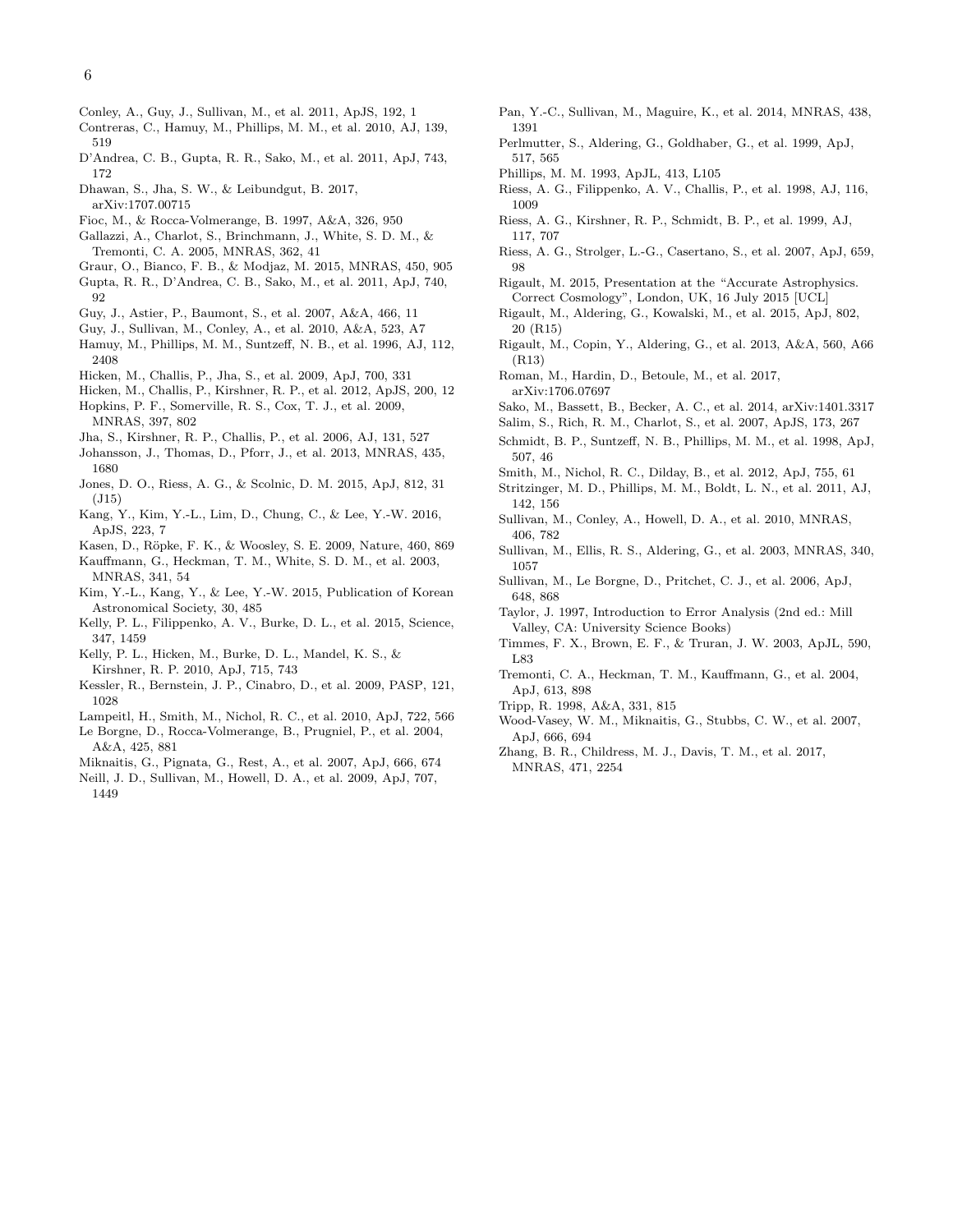

<span id="page-6-0"></span>Figure 1. Our empirical method for globally star-forming host galaxies to select a SN sample without the local–global difference in star formation. The host galaxy local SFR surface density,  $log(\Sigma_{\rm SFR})$ , is plotted as a function of host galaxy stellar mass  $log(M_{\text{stellar}})$ , together with the probability of a locally passive environment  $(\mathcal{P}(Iae))$ . Host stellar masses are taken from [Neill et al.](#page-5-40)  $(2009)$  and [Kelly et al.](#page-5-7)  $(2010)$ . The host local properties are drawn from [R15](#page-5-0) (filled circles) and [J15](#page-5-20) (filled squares), with 32 SNe Ia in common. A clear distinction can be observed when we divide this figure into two regimes at  $log(M_{\text{stellar}}) = 10$ (green horizontal line). For the high-mass hosts  $log(M_{\text{stellar}}) > 10$ , SNe Ia can arise either from locally passive (redder points) or locally star-forming environments (bluer points), while almost all of them occur only in locally star-forming environments for the low-mass hosts  $\log(M_{\text{stellar}}) \leq 10$ . Therefore, for the case of globally star-forming hosts, a sample without the local–global difference in star formation can be drawn from the low-mass hosts. SNe Ia are colored by  $\mathcal{P}(\text{Ia}\epsilon)$ . The vertical dashed line shows the local star-formation surface density threshold,  $\log(\Sigma_{\rm SFR}) = -2.9$  dex, taken from [R15.](#page-5-0)

-5 -4.5 -4 -3.5 -3 -2.5 -2 -1.5 -1

 $\log(\Sigma_{\rm SFR}\,[\rm M_\odot\ yr^{\text{-}1}\ kpc^{\text{-}2}])$ 

7

 $\log({\rm M_{\rm{Stellar}}~[M_{\odot}])}$ 

 $\log(\rm M_{\rm{Stellar}}$  [Mo])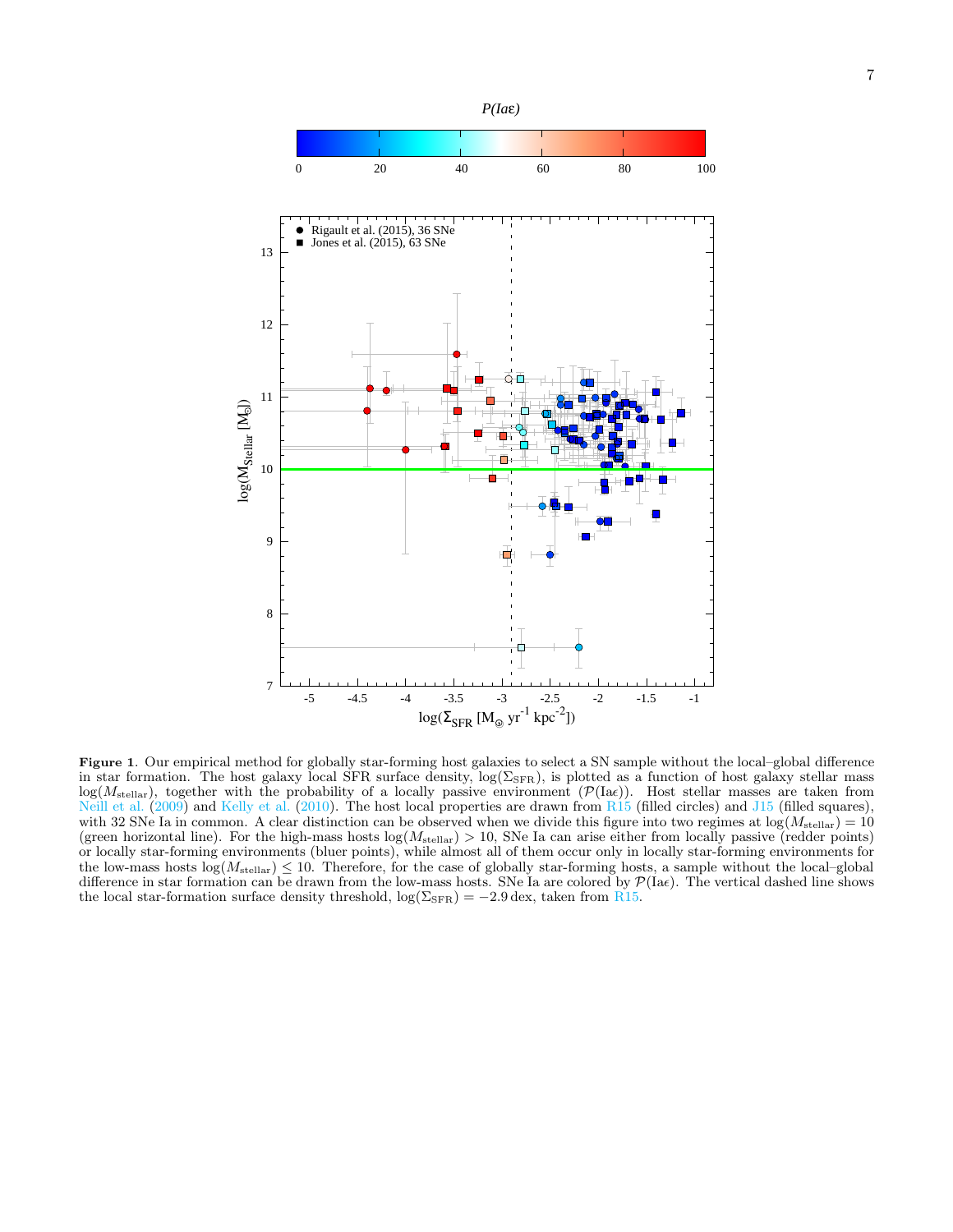

<span id="page-7-0"></span>Figure 2. Upper panel: Environmental dependence of SN Ia luminosity from a sample without the local–global difference in star formation. The luminosity difference between SNe Ia in locally star-forming environments (blue circles) and those in locally passive environments (red circles) is  $0.081 \pm 0.018$  mag  $(4.5\sigma)$ . This difference is consistent with the combined result of [R15](#page-5-0)  $(0.094 \pm 0.025 \,\text{mag})$ , but is based on a sample 5 times larger and thus statistically more significant. Note that the r.m.s. scatter of SNe Ia in locally star-forming environments (blue shaded area) is ∼ 5% smaller than those in locally passive environments (red shaded area). The black squares represent the weighted-mean of Hubble residuals in bins of sSFR. The vertical dotted line indicates the limit distinguishing between passive and star-forming galaxies for our sample. *Lower panel*: The distribution of SNe Ia in globally star-forming and high-mass ( $log(M_{\text{stellar}}) > 10$ ) hosts (green circles), which global difference in star formation. They have more negative Hubble residuals (right panel) and their hosts show less SFR than globally star-forming and low-mass (i.e., locally star-forming) hosts (upper panel).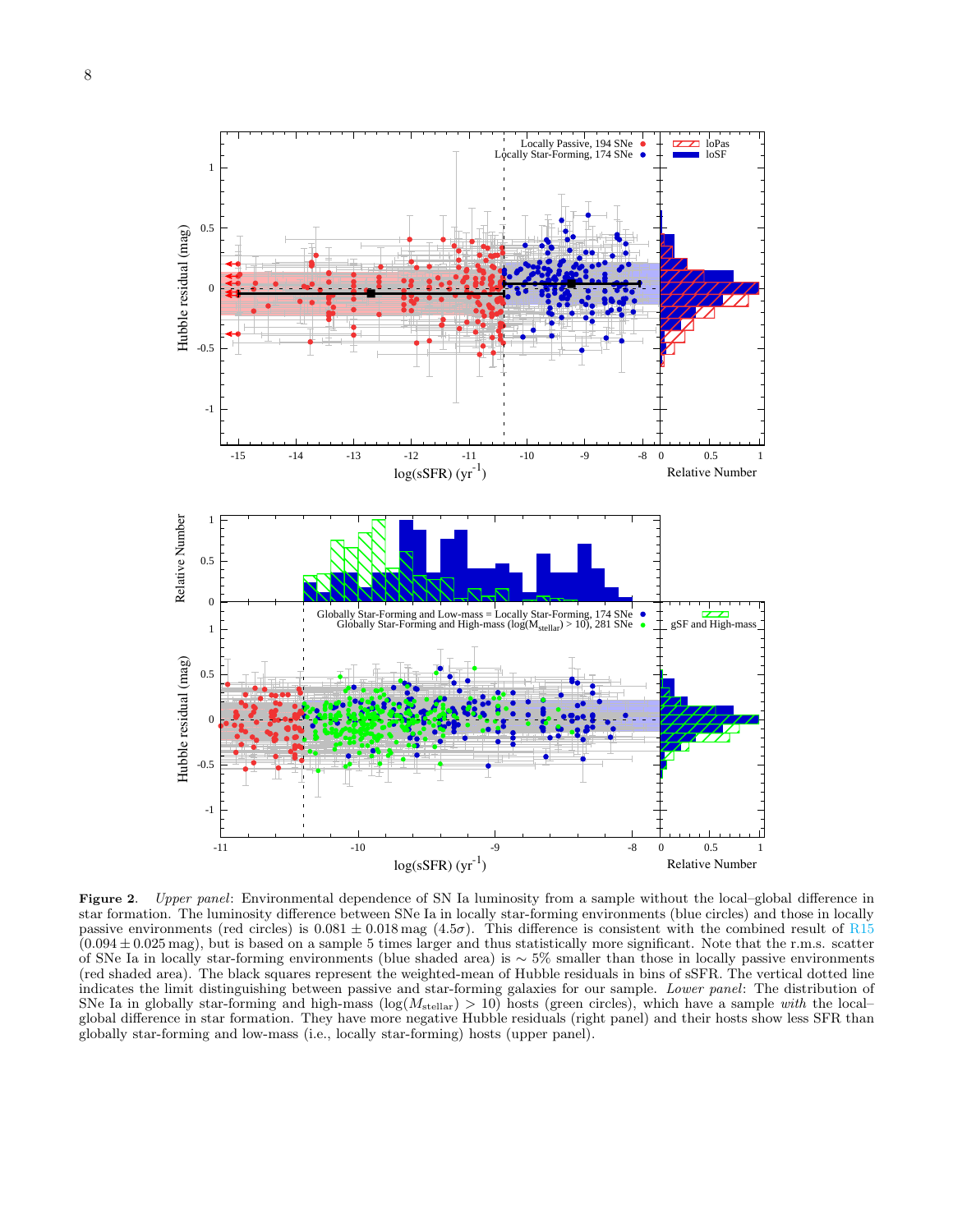

<span id="page-8-0"></span>Figure 3. The observed and predicted evolution of the difference in Hubble residual between SNe Ia in locally passive and SNe Ia in locally star-forming environments ( $\Delta HR_{\rm SFR}$ ). The filled circles are the observed  $\Delta HR_{\rm SFR}$  in three redshift bins from this study. The red solid line shows the simple evolution model from Eq. [\(4\)](#page-3-0). This model is consistent with our observed data, but further SN Ia data are required to test the model in detail. The red dotted lines show  $\pm 1\sigma$  ranges of the evolution model.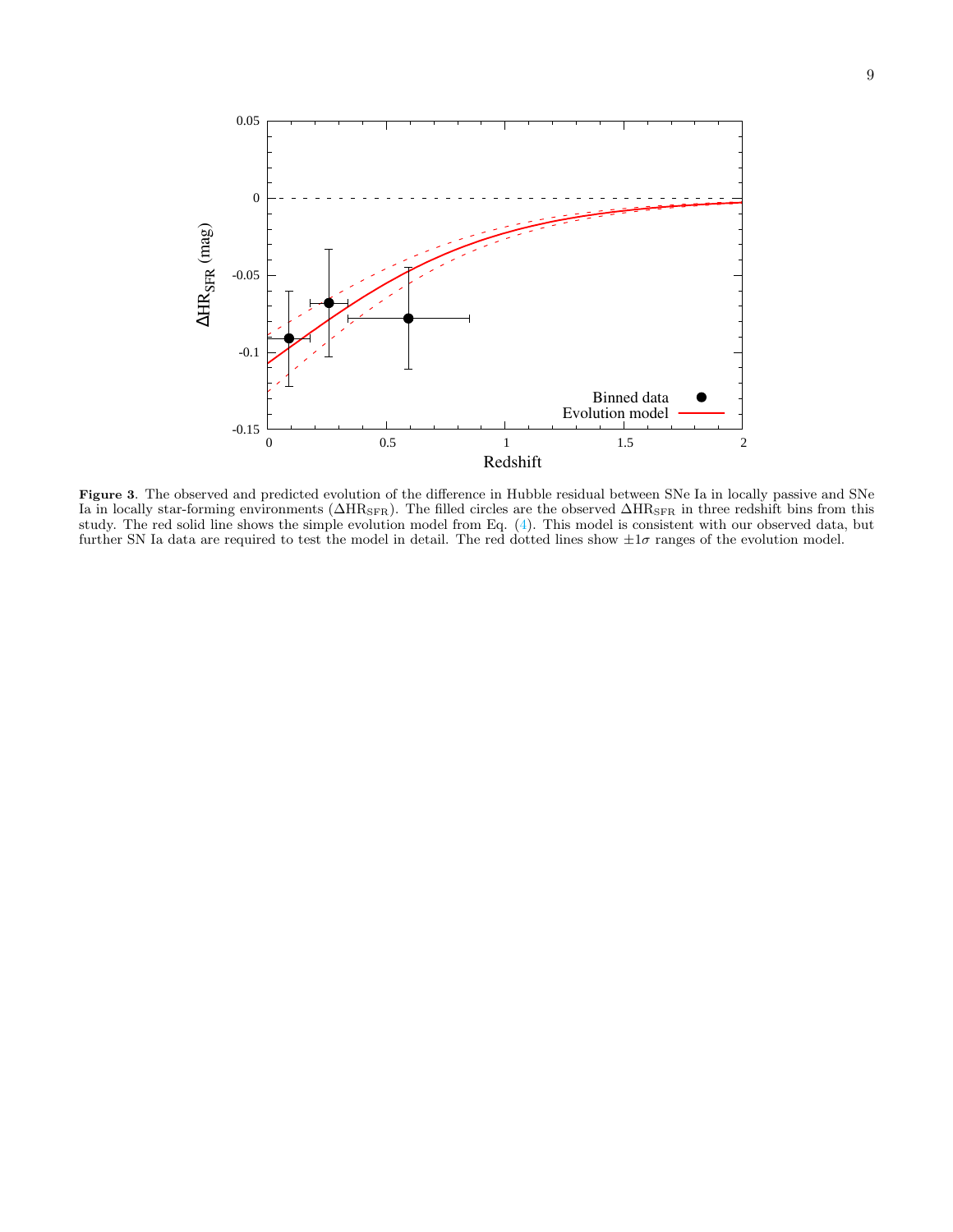<span id="page-9-0"></span>

| YONSEI Cosmology | Host groups |           |                                        |  |  |  |  |  |
|------------------|-------------|-----------|----------------------------------------|--|--|--|--|--|
|                  | Mass        |           | Global sSFR Local group from this work |  |  |  |  |  |
| 941              | 648 (657)   | 649 (657) | 368 (373)                              |  |  |  |  |  |

Table 1. The sample sizes for each group of host galaxies.

NOTE—The number in parenthesis is the value before applying Chauvenet's criterion (see Section [2\)](#page-1-2).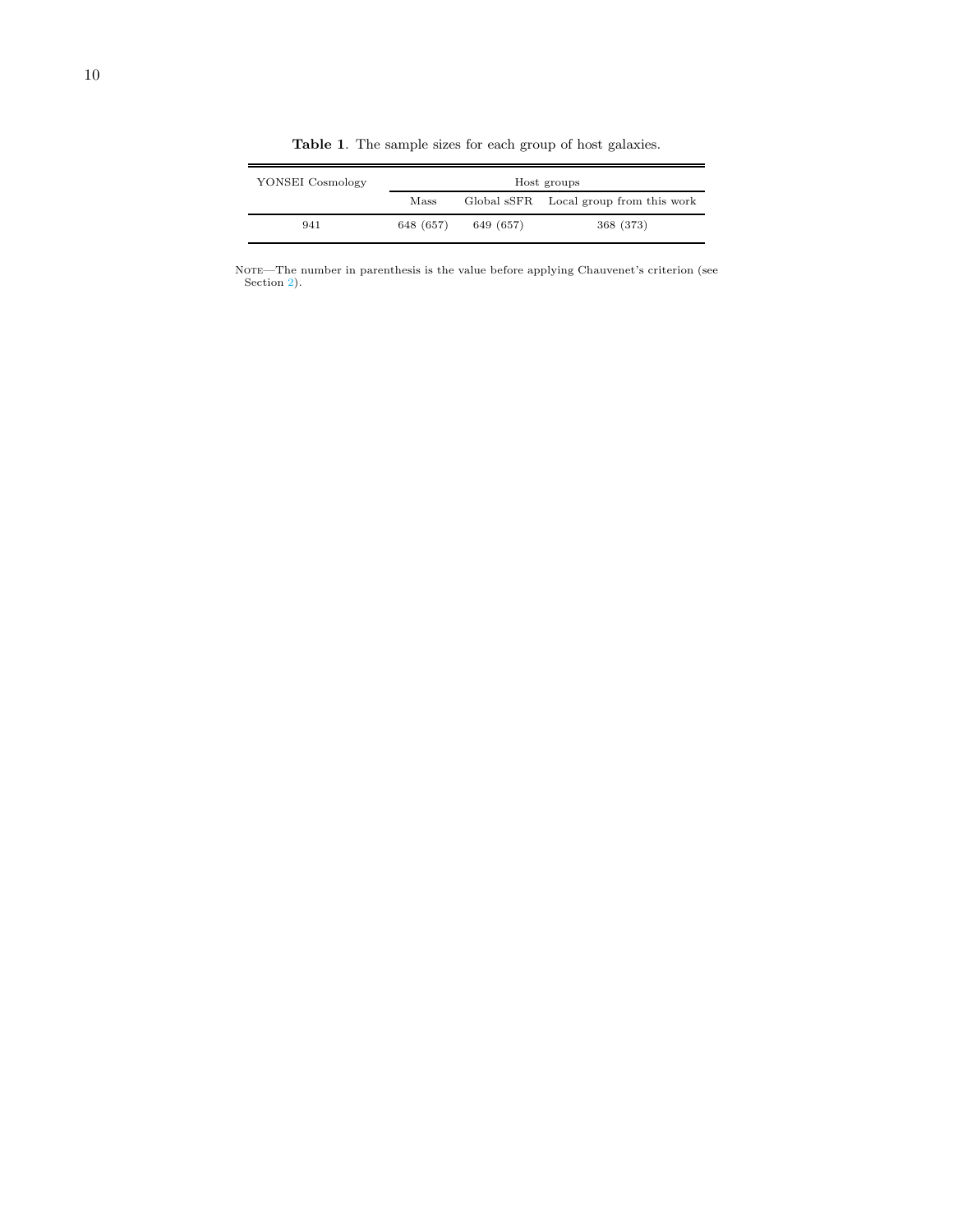|                    |        |       |          | SALT2<br>Host Mass |                    |           |           |             | Global sSFR |           |
|--------------------|--------|-------|----------|--------------------|--------------------|-----------|-----------|-------------|-------------|-----------|
| Name               | Survey | ZCMB  | HR       | $\sigma_{HR}$      | $log(M_{stellar})$ | $-\delta$ | $+\delta$ | log(sSFR)   | $-\delta$   | $+\delta$ |
|                    |        |       | (mag)    |                    | $(M_{\odot})$      |           |           | $(yr^{-1})$ |             |           |
| 1991ag             | LOWZ   | 0.014 | $-0.088$ | 0.122              | 9.07               | 0.03      | 0.03      | $-8.66$     | 0.06        | 0.08      |
| 1992P              | LOWZ   | 0.026 | 0.134    | 0.161              | 10.34              | 0.10      | 0.14      | $-9.98$     | 0.88        | 0.63      |
| 1992ag             | LOWZ   | 0.026 | $-0.714$ | 0.156              | 10.02              | 0.10      | 1.04      | $-9.88$     | 1.23        | 0.93      |
| 1992bc             | LOWZ   | 0.020 | 0.063    | 0.101              | 9.72               | 0.53      | 0.70      | $-9.62$     | 0.94        | 1.12      |
| 1992 <sub>bl</sub> | LOWZ   | 0.043 | $-0.069$ | 0.168              | 11.81              | 0.65      | 0.46      | $-10.85$    | 0.71        | 1.58      |
| 722                | SDSS3  | 0.085 | 0.055    | 0.115              | 10.93              | 0.01      | 0.01      | $-12.56$    | 0.70        | 0.70      |
| 739                | SDSS3  | 0.106 | $-0.117$ | 0.151              | 11.17              | 0.03      | 0.03      | $-10.85$    | 0.17        | 0.17      |
| 744                | SDSS3  | 0.127 | $-0.061$ | 0.133              | 10.62              | 0.11      | 0.11      | $-10.24$    | 0.22        | 0.22      |
| 762                | SDSS3  | 0.190 | 0.175    | 0.120              | 11.23              | 0.01      | 0.01      | $-10.39$    | 0.40        | 0.40      |
| 774                | SDSS3  | 0.092 | $-0.007$ | 0.101              | 10.81              | 0.02      | 0.02      | $-10.31$    | 0.10        | 0.10      |
| 03D1ar             | SNLS3  | 0.408 | 0.066    | 0.135              | 10.46              | 0.18      | 0.18      | $-8.98$     | 0.39        | 0.39      |
| 03D1au             | SNLS3  | 0.504 | $-0.061$ | 0.115              | 9.75               | 0.04      | 0.04      | $-9.63$     | 0.13        | 0.13      |
| 03D1aw             | SNLS3  | 0.582 | 0.177    | 0.141              | 9.57               | 0.17      | 0.17      | $-9.19$     | 0.26        | 0.26      |
| 03D1ax             | SNLS3  | 0.496 | $-0.016$ | 0.110              | 11.70              | 0.08      | 0.08      | $-12.78$    | 0.68        | 0.68      |
| 03D1bp             | SNLS3  | 0.347 | 0.133    | 0.103              | 11.03              | 0.02      | 0.02      | $-10.20$    | 0.06        | 0.06      |

<span id="page-10-0"></span>Table 2. YONSEI Supernova Catalog and host 'global' properties

NOTE—Table [2](#page-10-0) is published in its entirety in the machine-readable format. A portion is shown here for guidance regarding its form and content.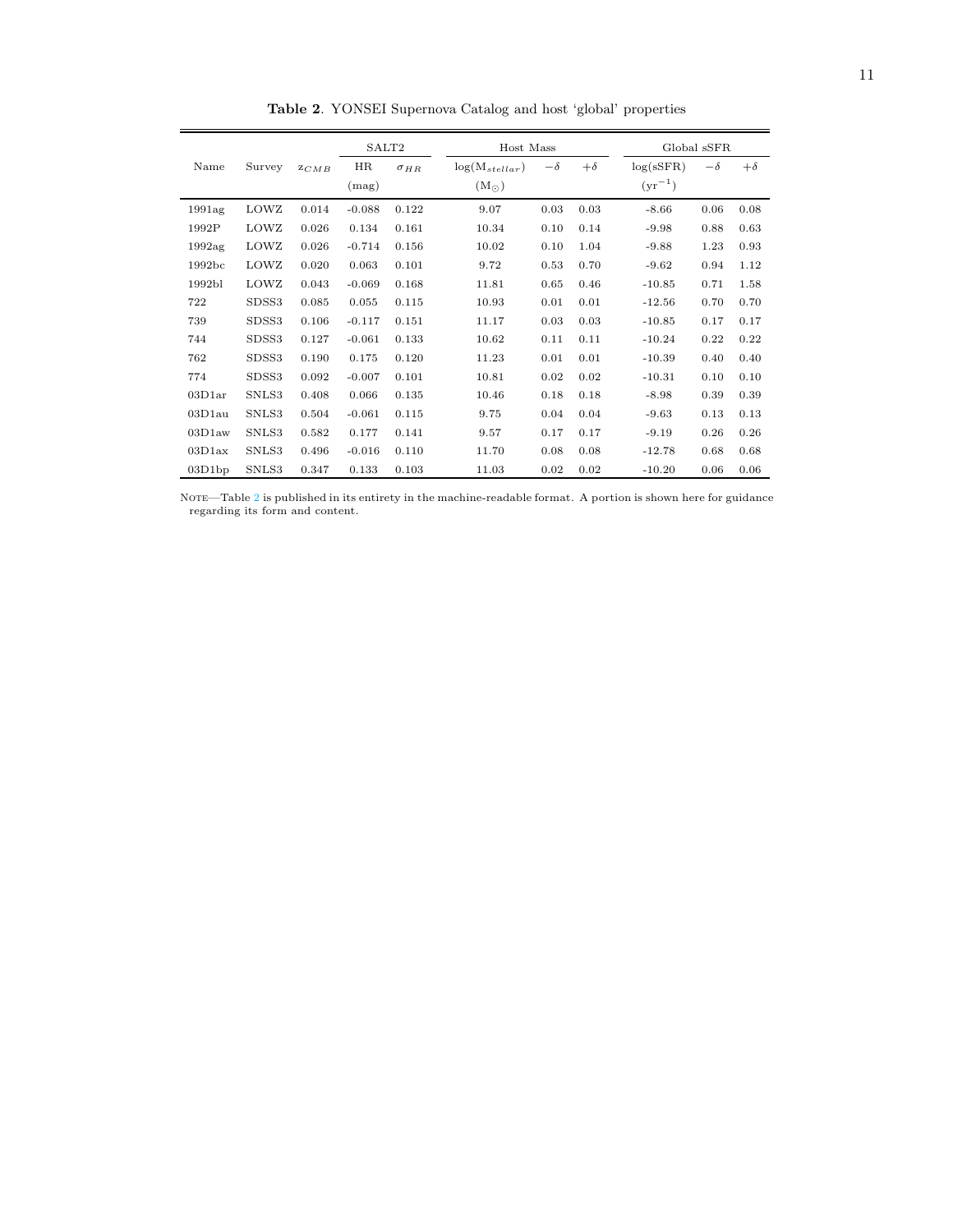<span id="page-11-0"></span>

| $log(\Sigma_{SFR})$<br>Host Class<br>$log(\Sigma_{SFR})$<br>P(Iae)<br>$log(M_{stellar})$<br>$+\delta$<br>$-\delta$<br>$+\delta$<br>Name<br>$-\delta$<br>ZCMB<br>$(M_{\odot} \text{ yr}^{-1} \text{ kpc}^{-2})$<br>$(\mathrm{M}_{\odot}~\mathrm{yr}^{-1}~\mathrm{kpc}^{-2})$<br>$(\%)$<br>$(M_{\odot})$<br>0.033<br>$\rm SF$<br>1991U<br>11.04<br>0.70<br>0.47<br>$-1.83$<br>0.23<br>$\,6\,$<br>0.68<br>$\cdots$ | $-\delta$<br>$\ldots$ | $+\delta$    | P(Iae)                  |
|-----------------------------------------------------------------------------------------------------------------------------------------------------------------------------------------------------------------------------------------------------------------------------------------------------------------------------------------------------------------------------------------------------------------|-----------------------|--------------|-------------------------|
|                                                                                                                                                                                                                                                                                                                                                                                                                 |                       |              |                         |
|                                                                                                                                                                                                                                                                                                                                                                                                                 |                       |              | $(\% )$                 |
|                                                                                                                                                                                                                                                                                                                                                                                                                 |                       | $\cdots$     | $\cdots$                |
| SF<br>1991ag<br>0.014<br>9.07<br>0.03<br>0.03<br>$-2.13$<br>$\ldots$<br>$\ldots$<br>$\ldots$<br>$\cdots$                                                                                                                                                                                                                                                                                                        | 0.07                  | 0.09         | $\boldsymbol{0}$        |
| 1992bl<br>0.043<br>11.81<br>0.65<br>0.46<br>Pa<br>$-3.48$<br>99.00<br>0.43<br>$-3.05$<br>96                                                                                                                                                                                                                                                                                                                     | 0.46                  | 0.23         | 80                      |
| 1992bo<br>0.018<br>12.13<br>1.20<br>0.14<br>Pa<br>$-4.28$<br>$\cdots$<br>$\ldots$<br>$\ldots$<br>$\cdots$                                                                                                                                                                                                                                                                                                       | 99.00                 | 0.00         | 100                     |
| 1993H<br>0.025<br>10.51<br>0.38<br>0.56<br>SF<br>$-2.78$<br>0.83<br>0.12<br>$-2.35$<br>39                                                                                                                                                                                                                                                                                                                       | 0.40                  | 0.28         | 11                      |
| 0.049<br>0.03<br>0.04<br>Pa<br>99.00                                                                                                                                                                                                                                                                                                                                                                            | 0.61                  | 0.32         |                         |
| 1993ac<br>11.44<br>$-4.24$<br>$-2.73$<br>0.30<br>98<br>1993ae<br>0.018<br>10.35<br>0.06<br>Pa<br>$-4.54$<br>$\ldots$<br>$\ldots$<br>$\ldots$<br>$\cdots$                                                                                                                                                                                                                                                        | 99.00                 | 0.00         | 51<br>100               |
| 1.55<br>1994M<br>0.024<br>11.04<br>0.11<br>Pa<br>$-4.30$<br>0.00<br>$-3.34$<br>0.19<br>99.00<br>100                                                                                                                                                                                                                                                                                                             | 99.00                 | 0.00         | 100                     |
| 9.84<br>$\rm SF$<br>1994Q<br>0.029<br>0.04<br>$-1.68$<br>0.16<br>$\ldots$<br>$\ldots$<br>$\ldots$<br>$\ldots$                                                                                                                                                                                                                                                                                                   | 0.14                  | 0.09         | $\mathbf{0}$            |
| 1994S<br>$\rm SF$<br>0.016<br>0.11<br>$\ldots$<br>$\ldots$<br>$\ldots$<br>$\ldots$                                                                                                                                                                                                                                                                                                                              |                       |              |                         |
| 10.50<br>0.03<br>$-3.25$<br>1994T<br>9.60<br>Pa<br>0.036<br>0.00                                                                                                                                                                                                                                                                                                                                                | 0.04                  | 0.03<br>0.28 | 100                     |
| 0.37<br>1.00<br>$-4.30$<br>$-3.47$<br>99.00<br>100<br>SF<br>$\cdots$<br>$\cdots$                                                                                                                                                                                                                                                                                                                                | 0.69                  |              | 98                      |
| 1996bo<br>0.016<br>10.37<br>0.13<br>$-1.23$<br>0.41<br>$\ldots$<br>$\ldots$                                                                                                                                                                                                                                                                                                                                     | 0.13                  | 0.12         | $\boldsymbol{0}$        |
| $-3.29$<br>1997cn<br>0.017<br>11.42<br>0.04<br>0.04<br>Pa<br>$\cdots$<br>$\cdots$<br>$\cdots$<br>$\cdots$                                                                                                                                                                                                                                                                                                       | 0.17                  | 0.18         | 99                      |
| $\rm SF$<br>1998ab<br>0.028<br>10.59<br>0.04<br>0.23<br>$-1.79$<br>$\cdots$<br>$\ldots$<br>$\cdots$<br>$\cdots$                                                                                                                                                                                                                                                                                                 | 0.27                  | 0.20         | $\,2$                   |
| 1998de<br>0.016<br>11.25<br>0.38<br>0.65<br>Pa<br>$-3.41$<br>$\cdots$<br>$\ldots$<br>$\ldots$<br>$\cdots$                                                                                                                                                                                                                                                                                                       | 99.00                 | 0.00         | 100                     |
| 1998dx<br>0.054<br>11.72<br>0.55<br>0.87<br>Pa<br>$-3.70$<br>97<br>$-2.77$<br>99.00<br>0.00                                                                                                                                                                                                                                                                                                                     | 99.00                 | 0.00         | 93                      |
| $\rm SF$<br>$-2.26$<br>1998ec<br>0.020<br>10.57<br>0.48<br>0.86<br>$\cdots$<br>$\ldots$<br>$\cdots$<br>$\ldots$                                                                                                                                                                                                                                                                                                 | 0.29                  | 0.16         | 5                       |
| $1999\rm{X}$<br>$\rm SF$<br>$-2.98$<br>0.026<br>10.13<br>0.03<br>0.08<br>$\cdots$<br>$\ldots$<br>$\ldots$<br>$\cdots$                                                                                                                                                                                                                                                                                           | 0.54                  | 0.35         | 68                      |
| $\rm SF$<br>1999a <sub>a</sub><br>0.015<br>10.72<br>0.10<br>0.24<br>$-2.09$<br>$\cdots$<br>$\ldots$<br>$\ldots$<br>$\cdots$                                                                                                                                                                                                                                                                                     | 0.08                  | 0.06         | $\boldsymbol{0}$        |
| $\rm SF$<br>$-1.92$<br>1999cc<br>0.032<br>10.99<br>0.05<br>0.04<br>$9\,$<br>$-2.03$<br>0.40<br>0.09                                                                                                                                                                                                                                                                                                             | 0.34                  | 0.22         | 5                       |
| $\rm SF$<br>1999cp<br>0.010<br>9.48<br>0.09<br>0.29<br>$-2.31$<br>$\cdots$<br>$\cdots$<br>$\cdots$<br>$\ldots$                                                                                                                                                                                                                                                                                                  | 0.20                  | 0.19         | $\,2$                   |
| 1999da<br>Pa<br>$-4.02$<br>0.013<br>10.91<br>0.12<br>0.22<br>$\cdots$<br>$\ldots$<br>$\cdots$<br>$\cdots$                                                                                                                                                                                                                                                                                                       | 0.53                  | 0.32         | 100                     |
| $\rm SF$<br>1999dq<br>0.014<br>10.78<br>0.06<br>0.21<br>$-1.14$<br>$\ldots$<br>$\ldots$<br>$\ldots$ .<br>$\cdots$                                                                                                                                                                                                                                                                                               | 0.12                  | 0.10         | $\boldsymbol{0}$        |
| $\rm SF$<br>2000ca<br>0.025<br>10.04<br>0.34<br>0.23<br>$-1.72$<br>$\boldsymbol{0}$<br>$-1.51$<br>0.40<br>0.26                                                                                                                                                                                                                                                                                                  | 0.12                  | 0.08         | $\boldsymbol{0}$        |
| 2000dk<br>0.016<br>11.54<br>1.37<br>0.02<br>Pa<br>$-3.75$<br>$\ldots$<br>$\ldots$<br>$\ldots$<br>$\cdots$                                                                                                                                                                                                                                                                                                       | 0.07                  | 0.06         | 100                     |
| 9.82<br>$\rm SF$<br>2000fa<br>0.022<br>0.17<br>0.28<br>$-1.94$<br>$\cdots$<br>$\ldots$<br>$\ldots$<br>$\cdots$                                                                                                                                                                                                                                                                                                  | 0.26                  | 0.17         | $\mathbf{1}$            |
| $\rm SF$<br>2001N<br>0.022<br>10.77<br>0.11<br>0.19<br>$-2.02$<br>$\cdots$<br>$\ldots$<br>$\ldots$<br>$\cdots$                                                                                                                                                                                                                                                                                                  | 0.30                  | 0.21         | $\,3$                   |
| $\rm SF$<br>2001ay<br>0.031<br>10.62<br>0.13<br>0.15<br>$-2.48$<br>$\ldots$<br>$\ldots$<br>$\ldots$<br>$\cdots$                                                                                                                                                                                                                                                                                                 | 0.52                  | 0.39         | 24                      |
| $\rm SF$<br>2001ba<br>0.031<br>10.98<br>0.50<br>0.43<br>$-2.39$<br>$-2.17$<br>0.48<br>0.09<br>16                                                                                                                                                                                                                                                                                                                | 0.39                  | 0.28         | 8                       |
| 2001en<br>0.016<br>10.38<br>0.15<br>0.15<br>Pa<br>$-2.30$<br>$\cdots$<br>$\ldots$<br>$\ldots$<br>$\cdots$                                                                                                                                                                                                                                                                                                       | 0.30                  | 0.23         | 8                       |
| $\rm SF$<br>2001fe<br>0.014<br>10.22<br>0.11<br>0.12<br>$-1.86$<br>$\cdots$<br>$\ldots$<br>$\cdots$<br>$\cdots$                                                                                                                                                                                                                                                                                                 | 0.19                  | 0.11         | $\boldsymbol{0}$        |
| SF<br>2001gb<br>0.027<br>10.39<br>0.11<br>0.28<br>$-1.80$<br>$\ldots$<br>$\ldots$<br>$\ldots$ .<br>$\ldots$                                                                                                                                                                                                                                                                                                     | 0.25                  | 0.20         | $\,2$                   |
| 2001ic<br>0.043<br>11.70<br>0.06<br>0.04<br>Pa<br>$-5.80$<br>99.00<br>0.00<br>$-2.30$<br>100                                                                                                                                                                                                                                                                                                                    | 99.00                 | 0.00         | 77                      |
| 0.031<br>0.07<br>0.21<br>Pa<br>$-3.90$<br>99.00<br>0.00<br>2001ie<br>10.99<br>100<br>$-3.68$                                                                                                                                                                                                                                                                                                                    | 0.65                  | 0.35         | 99                      |
| $\rm 0.15$<br>$\rm SF$<br>2002G<br>10.77<br>$\rm 0.12$<br>$\textbf{-2.55}$<br>$\,0.65\,$<br>24<br>$-2.53$<br>$\,0.035\,$<br>0.11                                                                                                                                                                                                                                                                                | $0.44\,$              | $\rm 0.36$   | 21                      |
| 2002 <sub>bf</sub><br>10.62<br>$-2.18$<br>0.10<br>12<br>$-2.23$<br>0.025<br>0.07<br>0.12<br>Pa<br>0.48                                                                                                                                                                                                                                                                                                          | 0.37                  | 0.22         | 10                      |
| $\rm SF$<br>2002de<br>0.028<br>10.83<br>0.12<br>0.03<br>$-1.58$<br>0.29<br>0.07<br>$\,3$<br>$\ldots$ .                                                                                                                                                                                                                                                                                                          | $\ldots$              | $\cdots$     | $\cdots$                |
| $\rm SF$<br>2002dp<br>0.011<br>10.40<br>0.36<br>0.35<br>$\ldots$<br>$-2.20$<br>$\sim$ $\sim$ $\sim$<br>$\epsilon \rightarrow \infty$<br>$\cdots$                                                                                                                                                                                                                                                                | 0.18                  | 0.15         | $\mathbf{1}$            |
| 2002ha<br>0.013<br>11.09<br>0.13<br>0.14<br>Pa<br>$\ldots$<br>$-2.53$<br>$\ldots$<br>$\ldots$ .<br>$\ldots$                                                                                                                                                                                                                                                                                                     | 0.21                  | 0.14         | $\,6\,$                 |
| $\rm SF$<br>2002he<br>0.025<br>0.48<br>0.90<br>$-3.57$<br>11.12<br>-4.37<br>99.00<br>0.35<br>100                                                                                                                                                                                                                                                                                                                | 0.56                  | 0.25         | 99                      |
| $\rm SF$<br>$2002$ hu<br>0.038<br>10.27<br>1.44<br>0.66<br>$-4.00$<br>99.00<br>0.27<br>$-2.45$<br>100                                                                                                                                                                                                                                                                                                           | 0.72                  | 0.30         | 42                      |
| $2002$ hw<br>0.016<br>10.38<br>0.14<br>0.18<br>Pa<br>$\ldots$<br>$-2.17$<br>$\ldots$<br>$\ldots$ .<br>$\ldots$                                                                                                                                                                                                                                                                                                  | 0.33                  | 0.23         | $\,6\,$                 |
| $\rm SF$<br>2002jy<br>0.019<br>10.46<br>0.14<br>0.11<br>$-2.99$<br>$\ldots$<br>$\ldots$ .<br>$\sim$ $\sim$ $\sim$<br>$\ldots$                                                                                                                                                                                                                                                                                   | 0.07                  | 0.08         | 85                      |
| $2003\mathrm{U}$<br>$\scriptstyle{7}$<br>0.028<br>10.74<br>$0.30\,$<br>0.13<br>SF<br>$-2.02$<br>$-2.15$<br>0.33<br>0.08                                                                                                                                                                                                                                                                                         | 0.30                  | 0.19         | $\overline{\mathbf{4}}$ |
| 2003W<br>0.021<br>0.40<br>0.25<br>SF<br>$\ldots$<br>$-1.99$<br>10.55<br>$\ldots$<br>$\ldots$ .<br>$\cdots$                                                                                                                                                                                                                                                                                                      | 0.26                  | 0.21         | $\,3$                   |
| 2003cq<br>0.034<br>11.20<br>0.11<br>0.19<br>SF<br>$-2.09$<br>$-2.15$<br>0.45<br>0.09<br>11                                                                                                                                                                                                                                                                                                                      | 0.39                  | 0.31         | $\scriptstyle{7}$       |
| $2003{\rm fa}$<br>$\rm SF$<br>0.039<br>10.81<br>0.78<br>0.61<br>$-4.40$<br>99.00<br>0.53<br>100<br>$-3.46$                                                                                                                                                                                                                                                                                                      | 0.52                  | 0.36         | 95                      |

Table 3. Host stellar mass and 'local' properties for the Low- $z$  sample

Table 3 continued on next page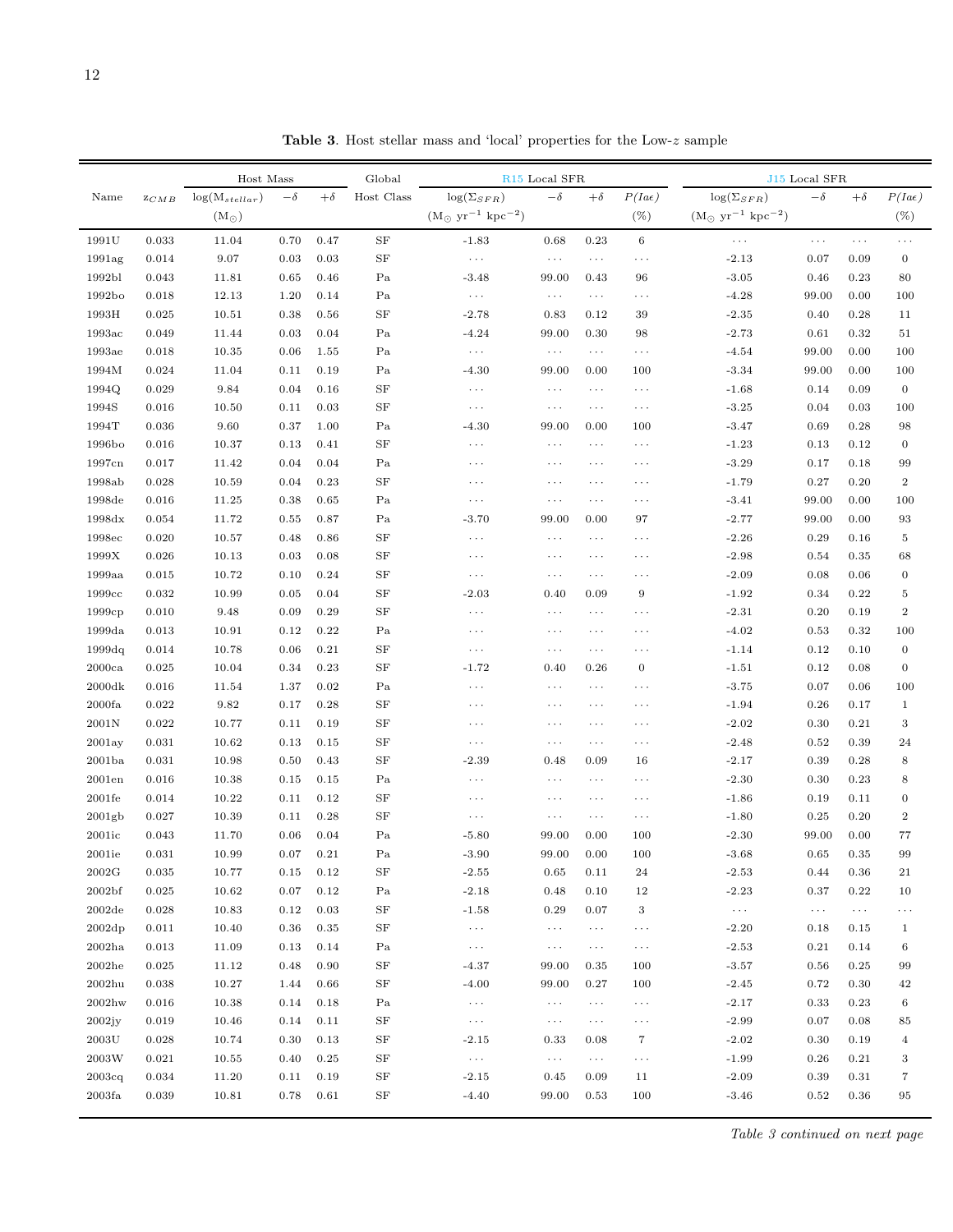Table 3 (continued)

|                              |                                   | Host Mass          |           |              | Global     |                                                | R <sub>15</sub> Local SFR |                      |                  |                                            | J15 Local SFR |           |                         |
|------------------------------|-----------------------------------|--------------------|-----------|--------------|------------|------------------------------------------------|---------------------------|----------------------|------------------|--------------------------------------------|---------------|-----------|-------------------------|
| Name                         | $\mathbb{Z}C\mathbb{M}\mathbb{B}$ | $log(M_{stellar})$ | $-\delta$ | $+\delta$    | Host Class | $\log(\Sigma_{SFR})$                           | $-\delta$                 | $+\delta$            | P(Iae)           | $log(\Sigma_{SFR})$                        | $-\delta$     | $+\delta$ | P(Iae)                  |
|                              |                                   | $(M_{\odot})$      |           |              |            | $(M_{\odot} \text{ yr}^{-1} \text{ kpc}^{-2})$ |                           |                      | $(\%)$           | $(M_{\odot}~{\rm yr}^{-1}~{\rm kpc}^{-2})$ |               |           | $(\%)$                  |
| $2003$ hu                    | 0.075                             | 10.90              | 0.04      | 0.08         | SF         | .                                              | $\ldots$ .                | $\ldots$             | $\ldots$         | $-1.64$                                    | 0.36          | 0.23      | $\,3\,$                 |
| 2003ic                       | 0.054                             | 11.70              | 0.03      | 0.27         | Pa         | $-3.56$                                        | 0.18                      | 0.05                 | 100              | $-3.37$                                    | 0.19          | 0.08      | 100                     |
| 2004L                        | 0.033                             | 10.35              | 0.15      | 0.21         | SF         | $-1.80$                                        | 0.61                      | 0.31                 | $\,2$            | $-1.65$                                    | 0.28          | 0.18      | $\,2$                   |
| 2004as                       | 0.032                             | 9.28               | 0.13      | 0.08         | SF         | $-1.98$                                        | 0.26                      | 0.07                 | $\,4\,$          | $-1.90$                                    | 0.31          | 0.23      | $\boldsymbol{2}$        |
| 2005eq                       | 0.028                             | 10.58              | 0.07      | 0.19         | SF         | $-2.82$                                        | 0.38                      | 0.08                 | 38               | .                                          | $\ldots$      | $\ldots$  | .                       |
| $2005\mathrm{hc}$            | 0.045                             | 10.54              | 0.09      | 0.23         | SF         | $-2.42$                                        | 0.15                      | 0.04                 | $\sqrt{2}$       | $-2.35$                                    | 0.19          | 0.15      | $\boldsymbol{2}$        |
| $2005$ hj                    | 0.057                             | 9.49               | 0.13      | 0.14         | SF         | $-2.58$                                        | 0.35                      | 0.08                 | 18               | $-2.44$                                    | 0.30          | 0.16      | $\overline{9}$          |
| $2005$ hk                    | 0.012                             | 9.54               | 0.13      | 0.14         | SF         | $\ldots$ .                                     | $\ldots$                  | $\ldots$             | $\cdots$         | $-2.46$                                    | 0.04          | 0.04      | $\boldsymbol{0}$        |
| 2005iq                       | 0.033                             | 10.34              | 0.17      | 0.61         | SF         | $-2.15$                                        | 0.34                      | 0.07                 | 8                | $-2.77$                                    | 0.22          | 0.13      | 32                      |
| 2005ir                       | 0.075                             | 10.15              | 0.09      | 0.05         | SF         | $-1.81$                                        | 0.62                      | 0.11                 | 12               | $-1.79$                                    | 0.17          | 0.14      | $\boldsymbol{0}$        |
| 2005 <sub>kc</sub>           | 0.014                             | 10.97              | 0.13      | 0.12         | Pa         | $\cdots$                                       | $\cdots$                  | $\ldots$             | $\cdots$         | $-1.76$                                    | 0.22          | 0.17      | $\boldsymbol{0}$        |
| $2005$ ls                    | 0.021                             | 9.86               | 0.20      | 0.18         | SF         | $\ldots$ .                                     | $\ldots$                  | $\ldots$             | $\cdots$         | $-1.33$                                    | 0.22          | 0.13      | $\boldsymbol{0}$        |
| $2005$ mc                    | 0.026                             | 10.95              | 0.09      | 0.11         | Pa         | $-2.54$                                        | 0.31                      | 0.07                 | 14               | $-3.68$                                    | 0.16          | 0.11      | 100                     |
| 2005ms                       | 0.026                             | 10.32              | 0.36      | 0.17         | SF         | $-3.60$                                        | 99.00                     | 0.00                 | 98               | $-3.59$                                    | 99.00         | 0.00      | 100                     |
| $2005$ mz                    | 0.017                             | 11.24              | 0.09      | 0.24         | SF         | $\ldots$                                       | $\cdots$                  | $\ldots$             | .                | $-3.24$                                    | 0.03          | 0.04      | 100                     |
| 2006N                        | 0.014                             | 10.82              | 0.23      | 0.06         | Pa         | $\cdots$                                       | $\cdots$                  | $\cdots$             | .                | $-3.58$                                    | 0.14          | 0.12      | 100                     |
| 2006S                        | 0.033                             | 10.46              | 0.17      | 0.11         | SF         | $-2.03$                                        | 0.33                      | 0.08                 | $\,6$            | $-1.85$                                    | 0.34          | 0.21      | $\overline{4}$          |
| 2006ac                       | 0.024                             | 10.92              | 0.05      | 0.19         | SF         | $-1.92$                                        | 0.16                      | 0.05                 | $\mathbf{1}$     | $-1.72$                                    | 0.23          | 0.13      | $\boldsymbol{0}$        |
| 2006al                       | 0.069                             | 10.26              | 0.03      | 0.29         | Pa         | $-4.00$                                        | 99.00                     | 0.13                 | 100              | $-3.74$                                    | 0.42          | 0.29      | 100                     |
| 2006an                       | 0.065                             | 7.54               | 0.29      | 0.26         | SF         | $-2.20$                                        | 99.00                     | 0.00                 | 23               | $-2.80$                                    | 0.49          | 0.34      | 46                      |
| 2006ar                       | 0.023                             | 9.72               | 0.05      | 0.46         | SF         | $\cdots$                                       | $\cdots$                  | $\ldots$             | .                | $-1.93$                                    | 0.10          | 0.07      | $\boldsymbol{0}$        |
| 2006ax                       | 0.018                             | 10.81              | 0.77      | 0.40         | SF         | $\ldots$                                       | $\ldots$                  | $\ldots$             | $\cdots$         | $-2.76$                                    | 0.52          | 0.30      | 43                      |
| 2006az                       | 0.032                             | 11.28              | 0.02      | 0.26         | Pa         | $-3.43$                                        | 0.39                      | 0.07                 | 100              | $-3.20$                                    | 0.21          | 0.19      | 96                      |
| 2006bd                       | 0.026                             | 11.09              | 0.28      | 0.09         | Pa         | $-4.50$                                        | 99.00                     | 0.12                 | 100              | $-4.45$                                    | 0.52          | 0.30      | 100                     |
| 2006 <sub>bt</sub>           | 0.033                             | 11.09              | 0.07      | 0.26         | SF         | $-4.20$                                        | 99.00                     | $0.00\,$             | 100              | $-3.50$                                    | 0.65          | 0.34      | 98                      |
| 2006bw                       | 0.031                             | 10.03              | 0.08      | 0.24         | Pa         | $-4.90$                                        | 99.00                     | 0.00                 | 100              | $-3.90$                                    | 99.00         | 0.00      | 100                     |
| 2006 <sub>bz</sub>           | 0.028                             | 10.42              | 0.29      | 0.09         | Pa         | $-4.45$                                        | 0.27                      | 0.10                 | 100              | $-4.41$                                    | 0.13          | 0.09      | 100                     |
| 2006cf                       | 0.042                             | 10.88              | 0.10      | 0.16         | SF         | $-1.77$                                        | 0.31                      | 0.07                 | $\,$ 5           | $-1.78$                                    | 0.36          | 0.25      | 3                       |
| 2006cg                       | 0.029                             | 9.92               | 0.12      | 0.27         | Pa         | $-4.22$                                        | 0.41                      | 0.07                 | 100              | $-4.13$                                    | 0.28          | 0.20      | 100                     |
| 2006cj                       | 0.068                             | 10.42              | 0.12      | 0.20         | SF         | $-2.29$                                        | 0.26                      | 0.10                 | $\boldsymbol{0}$ | $-2.26$                                    | 0.15          | 0.11      | $\mathbf{0}$            |
| 2006cp                       | 0.023                             | 9.88               | 0.06      | 0.31         | SF         | $\ldots$                                       | $\ldots$                  | $\ldots$             | $\cdots$         | $-3.10$                                    | 0.24          | 0.16      | 90                      |
| 2006cq                       | 0.049                             | 10.89              | 0.13      | 0.14         | SF         | $-2.39$                                        | 0.32                      | 0.08                 | 10               | $-2.31$                                    | 0.30          | 0.19      | 6                       |
| 2006cs                       | 0.024                             | 11.09              | 0.34      | 0.05         | Pa         | $-3.79$                                        | 0.70                      | 0.13                 | 100              | $-3.46$                                    | 0.42          | 0.23      | 99                      |
| 2006ef                       | 0.017                             | 10.70              | 0.04      | 0.08         | Pa         | $\cdots$                                       | $\ldots$                  | $\sim$ $\sim$ $\sim$ | .                | $-3.84$                                    | 0.10          | 0.07      | 100                     |
| 2006ej                       | 0.019                             | 11.00              | 0.24      | 0.02         | Pa         | $\ldots$                                       | $\cdots$                  | $\cdots$             | $\cdots$         | $-3.56$                                    | 0.29          | 0.21      | 100                     |
| 2006en                       | 0.031                             | 10.69              | 0.46      | 0.54         | SF         | $-1.51$                                        | $_{0.27}$                 | 0.07                 | $\,2$            | $-1.35$                                    | $\rm 0.23$    | 0.16      | $\boldsymbol{0}$        |
| 2006hb                       | 0.015                             | 10.95              | 0.31      | 0.19         | SF         | $\ldots$                                       | $\cdots$                  | $\cdots$             | $\cdots$         | $-3.12$                                    | 0.51          | 0.33      | 80                      |
| 2006kf                       | 0.021                             | 10.97              | 0.24      | 0.09         | Pa         | $\ldots$                                       | $\cdots$                  | $\cdots$             | $\cdots$         | $-3.12$                                    | 0.50          | 0.24      | 89                      |
| 2006le                       | 0.017                             | 10.19              | 0.10      | 0.16         | SF         | $\ldots$                                       |                           |                      |                  | $-1.78$                                    | 0.52          | 0.26      | 9                       |
|                              | 0.036                             | 10.82              | 0.02      | 0.17         | Pa         |                                                | $\cdots$                  | $\ldots$<br>0.04     | $\cdots$         | $-3.66$                                    | 0.24          | 0.16      |                         |
| 2006 <sub>mo</sub><br>2006nz | 0.037                             | 10.62              | 0.14      | 0.04         | Pa         | $-3.81$<br>$-3.77$                             | 0.27<br>0.17              | 0.04                 | 100<br>100       |                                            | 0.11          | 0.07      | 100<br>100              |
|                              |                                   | 8.82               |           |              | SF         | $-2.50$                                        |                           | 0.05                 | $\overline{7}$   | $-3.55$<br>$-2.95$                         |               |           |                         |
| $2006$ oa                    | 0.058                             |                    | 0.16      | 0.13<br>0.09 |            |                                                | 0.20                      |                      |                  |                                            | 0.07          | 0.08      | 70                      |
| 2006ob                       | 0.058                             | 11.25              | 0.05      |              | SF         | $-2.93$                                        | 0.45                      | 0.09                 | 53               | $-2.81$                                    | 0.38          | 0.26      | 40                      |
| $2006$ on                    | 0.068                             | 10.30              | 0.05      | 0.08         | Pa         | $-4.70$                                        | 99.00                     | 0.00                 | 100              | $-3.27$                                    | 99.00         | 0.00      | 100                     |
| $2006$ or                    | 0.022                             | 11.07              | 0.20      | 0.22         | SF         | $\sim$ $\sim$ $\sim$                           | $\ldots$                  | $\ldots$             | $\cdots$         | $-1.40$                                    | 0.22          | 0.17      | $\boldsymbol{0}$        |
| $2006$ os                    | 0.032                             | 11.59              | 0.93      | 0.84         | SF         | $-3.47$                                        | 1.09                      | 0.11                 | 99               | $\ldots$                                   | $\ldots$      | $\ldots$  | .                       |
| 2006sr                       | 0.023                             | 10.70              | 0.18      | 0.17         | SF         | $\ldots$                                       | $\sim$ $\sim$ $\sim$      | $\cdots$             | $\cdots$         | $-1.86$                                    | 0.13          | 0.12      | $\boldsymbol{0}$        |
| 2006te                       | 0.032                             | 10.31              | 0.05      | 0.12         | SF         | $-1.97$                                        | 0.39                      | 0.08                 | $\overline{7}$   | $-1.86$                                    | 0.35          | 0.21      | $\overline{\mathbf{4}}$ |
| 2007F                        | 0.024                             | 10.06              | 0.13      | 0.15         | $\rm{SF}$  | $-1.94$                                        | 0.48                      | 0.22                 | $\,2$            | $-1.89$                                    | 0.25          | 0.17      | $\mathbf{1}$            |

Table 3 continued on next page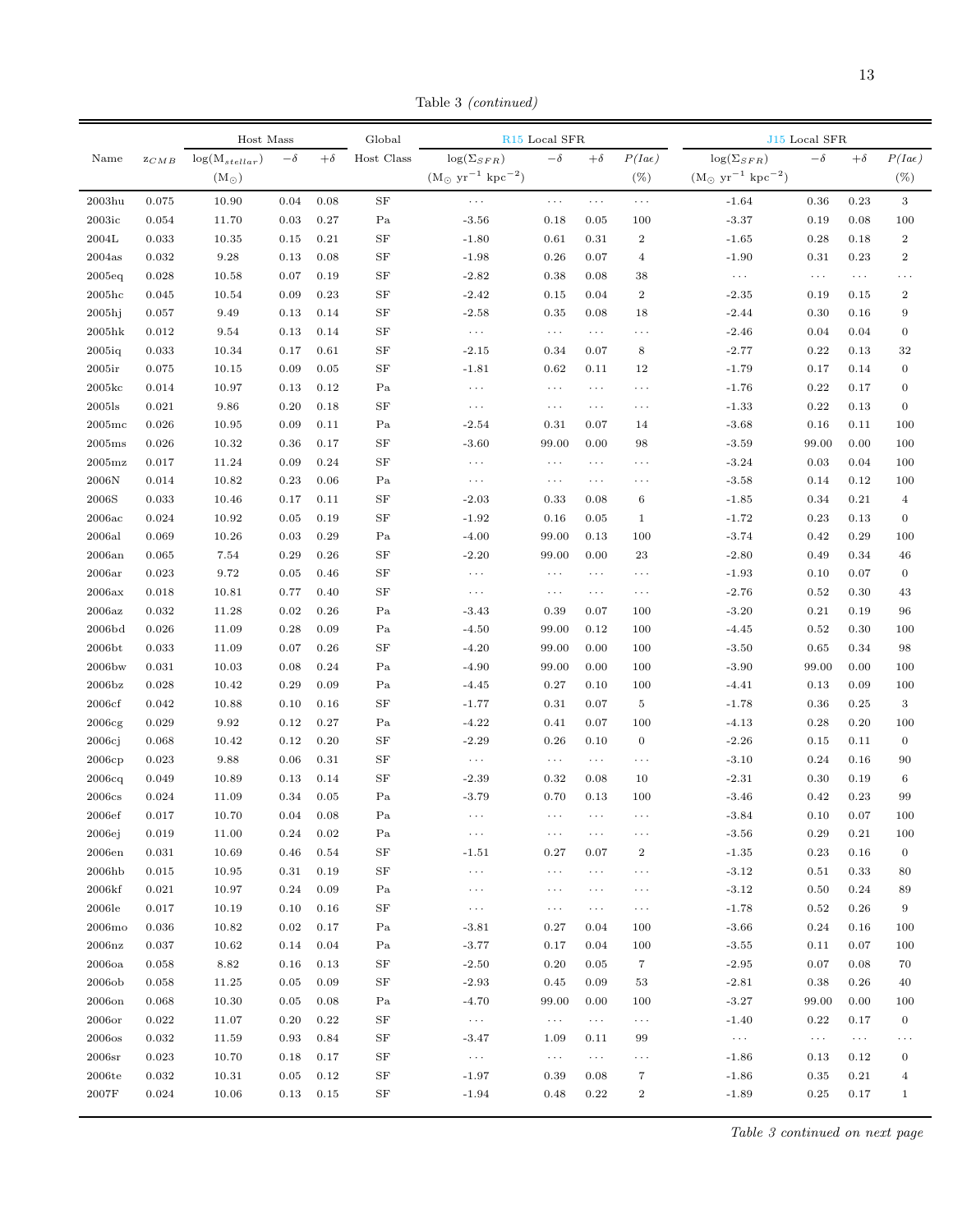Table 3 (continued)

|                    |       | Host Mass          |           |           | Global     | R <sub>15</sub> Local SFR                      |           |           |                |                                                | J <sub>15</sub> Local SFR |           |                  |
|--------------------|-------|--------------------|-----------|-----------|------------|------------------------------------------------|-----------|-----------|----------------|------------------------------------------------|---------------------------|-----------|------------------|
| Name               | ZCMB  | $log(M_{stellar})$ | $-\delta$ | $+\delta$ | Host Class | $\log(\Sigma_{SFR})$                           | $-\delta$ | $+\delta$ | P(Iae)         | $\log(\Sigma_{SFR})$                           | $-\delta$                 | $+\delta$ | P(Iae)           |
|                    |       | $(M_{\odot})$      |           |           |            | $(M_{\odot} \text{ yr}^{-1} \text{ kpc}^{-2})$ |           |           | $(\% )$        | $(M_{\odot} \text{ yr}^{-1} \text{ kpc}^{-2})$ |                           |           | $(\%)$           |
| 2007O              | 0.036 | 10.70              | 0.27      | 0.19      | SF         | $-1.57$                                        | 0.24      | 0.06      | $\overline{2}$ | $-1.52$                                        | 0.26                      | 0.20      | $\mathbf{0}$     |
| 2007R              | 0.031 | 10.98              | 0.13      | 0.14      | Pa         | $-1.66$                                        | 0.28      | 0.07      | 3              | $-1.52$                                        | 0.27                      | 0.20      | $\boldsymbol{2}$ |
| 2007S              | 0.015 | 9.88               | 0.36      | 0.21      | SF         | $\cdots$                                       | $\cdots$  | $\cdots$  | $\cdots$       | $-1.57$                                        | 0.14                      | 0.11      | $\mathbf{0}$     |
| 2007ae             | 0.064 | 11.44              | 0.19      | 0.17      | Pa         | $-2.88$                                        | 0.44      | 0.07      | 47             | $-2.32$                                        | 0.60                      | 0.38      | 22               |
| 2007ar             | 0.053 | 11.51              | 0.04      | 0.04      | Pa         | $\cdots$                                       | $\cdots$  | $\cdots$  | $\cdots$       | $-3.58$                                        | 0.66                      | 0.32      | 99               |
| 2007au             | 0.020 | 12.24              | 0.96      | 0.10      | Pa         | $\cdots$                                       | $\cdots$  | $\cdots$  | $\cdots$       | $-4.47$                                        | 0.53                      | 0.29      | 100              |
| 2007ba             | 0.039 | 11.05              | 0.10      | 0.18      | Pa         | $-3.64$                                        | 0.11      | 0.03      | 100            | $-3.48$                                        | 0.12                      | 0.08      | 100              |
| 2007 <sub>bd</sub> | 0.032 | 10.76              | 0.15      | 0.14      | <b>SF</b>  | $-1.95$                                        | 0.31      | 0.07      | 5              | $-1.81$                                        | 0.33                      | 0.22      | $\overline{2}$   |
| 2007 <sub>bz</sub> | 0.023 | 9.38               | 0.11      | 0.07      | SF         | $\cdots$                                       | $\cdots$  | $\cdots$  | $\cdots$       | $-1.40$                                        | 0.05                      | 0.04      | $\mathbf{0}$     |
| 2007cg             | 0.034 | 10.76              | 0.63      | 0.59      | SF         | $-2.01$                                        | 0.37      | 0.09      | 8              | $-1.71$                                        | 0.33                      | 0.22      | 3                |
| 2007ci             | 0.019 | 11.13              | 0.20      | 0.10      | Pa         | $\cdots$                                       | $\cdots$  | $\cdots$  | $\cdots$       | $-3.93$                                        | 0.19                      | 0.14      | 100              |
| 2008L              | 0.019 | 10.13              | 0.09      | 0.55      | Pa         | $\cdots$                                       | $\cdots$  | $\cdots$  | $\cdots$       | $-4.26$                                        | 0.48                      | 0.19      | 100              |
| 2008af             | 0.034 | 11.48              | 0.09      | 0.17      | Pa         | $-4.37$                                        | 99.00     | 0.57      | 100            | $-3.27$                                        | 0.62                      | 0.30      | 92               |
| 2008 <sub>bf</sub> | 0.026 | 11.39              | 0.28      | 0.03      | Pa         | $-4.30$                                        | 99.00     | 0.00      | 100            | $-3.43$                                        | 99.00                     | 0.00      | 100              |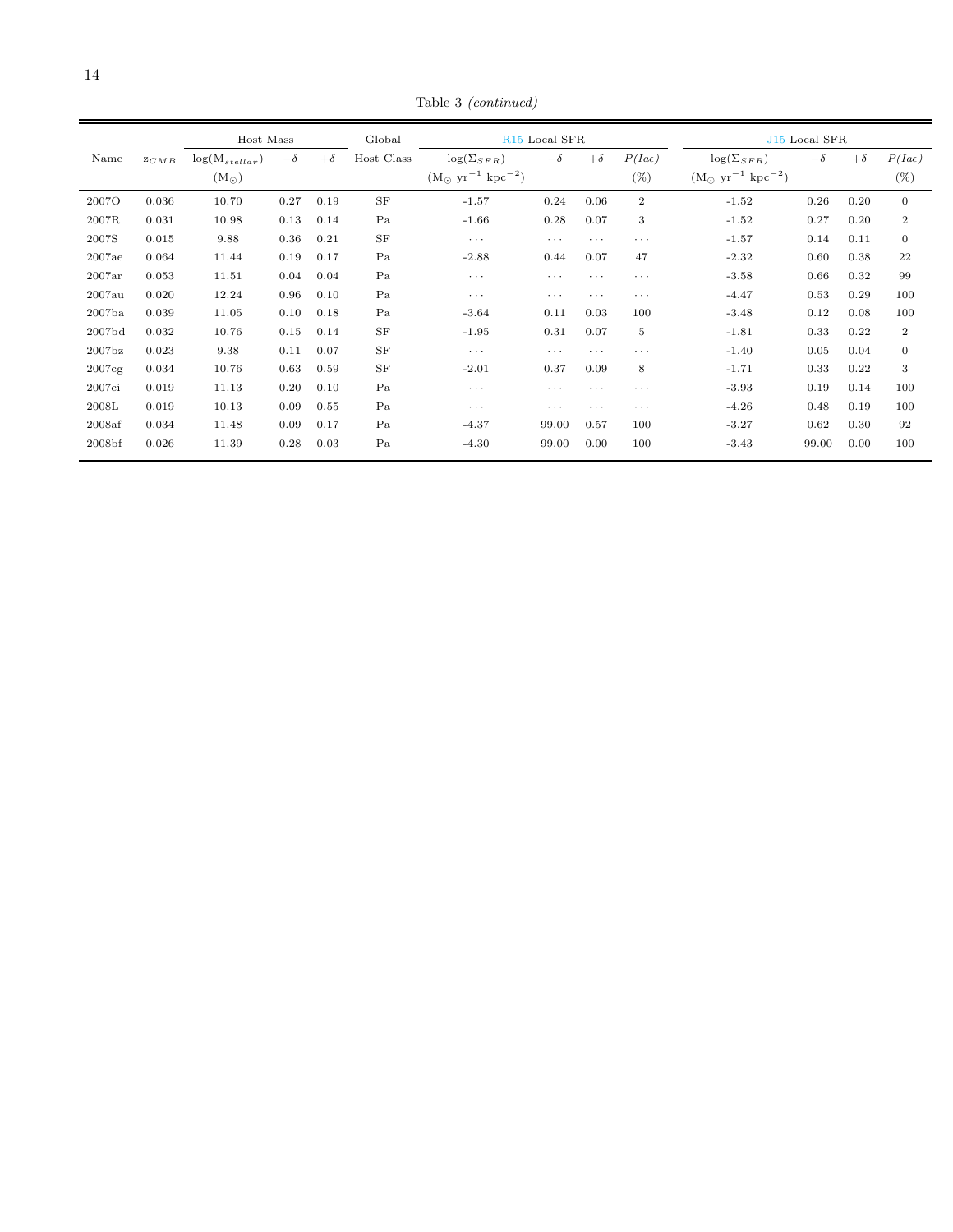| Group                                        | N   | Mean residual | Error | r.m.s. | Error |
|----------------------------------------------|-----|---------------|-------|--------|-------|
|                                              |     | (mag)         | (mag) | (mag)  | (mag) |
| Locally Passive                              | 194 | $-0.043$      | 0.013 | 0.180  | 0.009 |
| Locally Star-Forming                         | 174 | 0.038         | 0.013 | 0.172  | 0.009 |
| Diff.                                        |     | 0.081         | 0.018 |        |       |
|                                              |     |               |       |        |       |
| Globally Passive                             | 194 | $-0.043$      | 0.013 | 0.180  | 0.009 |
| Globally Star-Forming                        | 455 | 0.006         | 0.008 | 0.167  | 0.006 |
| Diff.                                        |     | 0.049         | 0.015 |        |       |
|                                              |     |               |       |        |       |
| High-Mass ( $\log M_{\text{stellar}} > 10$ ) | 464 | $-0.022$      | 0.008 | 0.172  | 0.006 |
| Low-Mass (log $M_{\text{stellar}} \leq 10$ ) | 184 | 0.035         | 0.012 | 0.164  | 0.009 |
| Diff.                                        |     | 0.057         | 0.014 |        |       |
|                                              |     |               |       |        |       |
| For comparison                               |     |               |       |        |       |
| YONSEI Cosmology                             | 941 | 0.002         | 0.006 | 0.196  | 0.005 |
| Full Local sample                            | 368 | $-0.003$      | 0.009 | 0.175  | 0.006 |
|                                              |     |               |       |        |       |

<span id="page-14-0"></span>Table 4. The weighted-mean and r.m.s. scatter of SN Ia Hubble residuals in different host environments